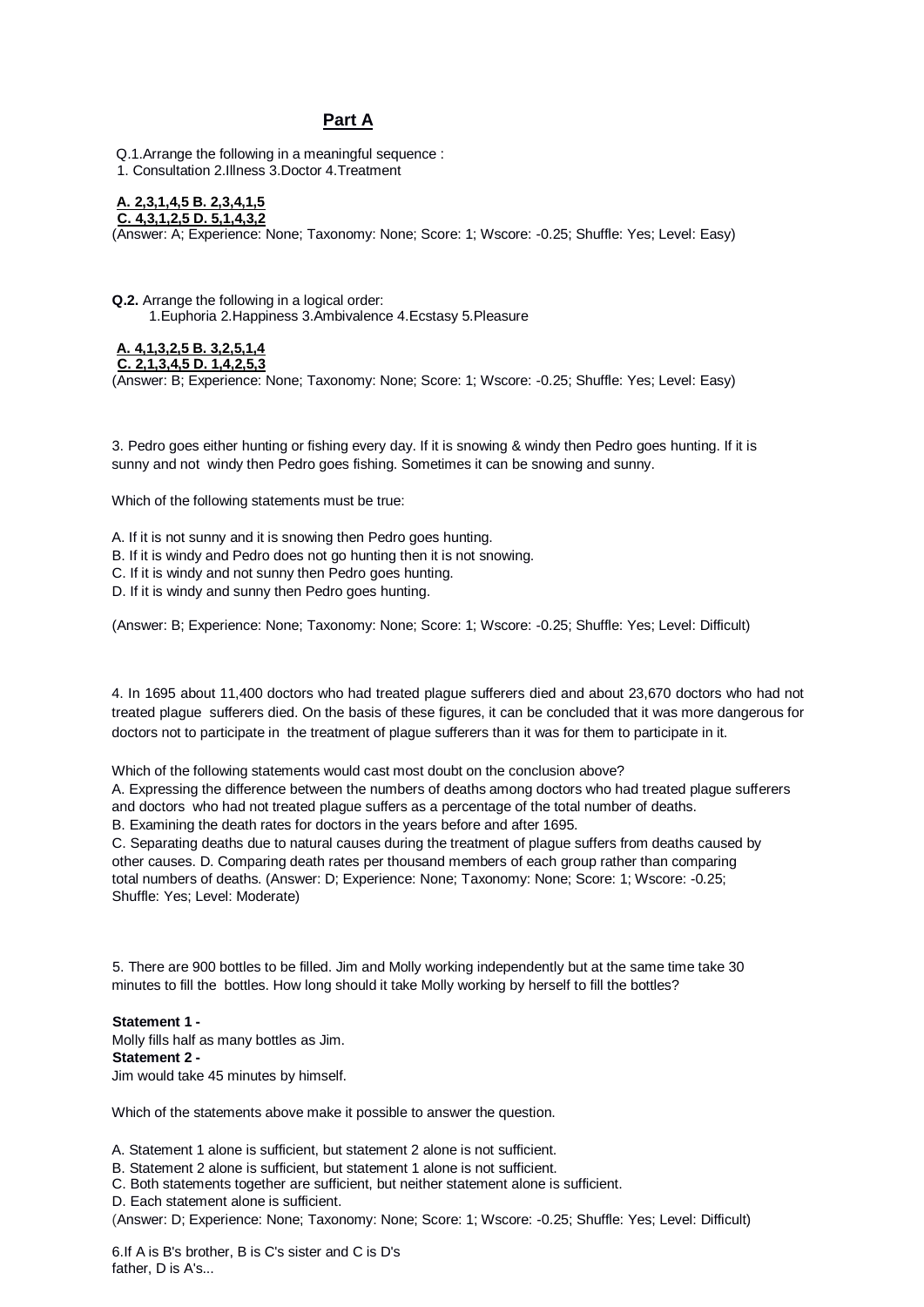(A).Brother (B) Sister (C) Nephew (D) Cannot be determined

(Answer: D; Experience: None; Taxonomy: None; Score: 1; Wscore: -0.25; Shuffle: Yes;

Level: Easy) 7. P is brother of Q. R is the sister of Q. How P is related to R?

A.Brother (B) Sister (C) Uncle (D) Data inadequate

(Answer: A; Experience: None; Taxonomy: None; Score: 1; Wscore: -0.25; Shuffle: Yes; Level: Easy)

8. Aparna's mother is the daughter of Vishnu's sister. How is Vishnu's mother related to Aparna's mother?

AMother (B) Daughter (C) Sister (D) Grandmother

(Answer: D; Experience: None; Taxonomy: None; Score: 1; Wscore: -0.25; Shuffle: Yes; Level: Moderate)

9. Q's mother is sister of P and dauhter of M. S is daughter of P and sister of T. How is M related to T? (A) Father (B) Grandfather (C) Grandmother (D) Either grandfather of grandmother

(Answer: D; Experience: None; Taxonomy: None; Score: 1; Wscore: -0.25; Shuffle: Yes; Level: Moderate)

10. Ankit is the son of Zubin. Manju is the daughter of Anil. Sheela is the mother of Manju. Mohan is the brother of Manju. How is Mohan related to Sheela?

A.Brother (B) Father (C) Son (D) Cannot be determined

(Answer: C; Experience: None; Taxonomy: None; Score: 1; Wscore: -0.25; Shuffle: Yes; Level: Moderate)

11. Prakash is the son of Pramod. Neha is the daughter of Abhishek. Ruchi is the mother of Neha. Awadhesh is the brother of Neha. How is Awadhesh related to Ruchi?

(1) Brother (2) Father (3) Son (4) Cannot be determined (5) None of these

(Answer: 3; Experience: None; Taxonomy: None; Score: 1; Wscore: -0.25; Shuffle: Yes; Level: Moderate)

12. Pointing to a photograph, Amar said, "I have no brother or sister but that man's father is my father's son." Whose photograph was it?

A.His son's (B) His father's (C) His nephew's (D) His own

(Answer: A; Experience: None; Taxonomy: None; Score: 1; Wscore: -0.25; Shuffle: Yes; Level: Moderate)

(Directions for Questions 13 to 17): A is the son of P. B is the P's sister. B has a son Q and a daughter C. R is the maternal uncle of Q. Q.13. How is A related to Q? (A) Cousin Brother (B) Nephew (C) Brother (D) Uncle (Answer: A; Experience: None; Taxonomy: None; Score: 1; Wscore: -0.25; Shuffle: Yes; Level: Moderate)

Q.14. How is C related to R? (A) Daughter (B) Nephew (C) Niece (D) Sister (Answer: B; Experience: None; Taxonomy: None; Score: 1; Wscore: -0.25; Shuffle: Yes; Level: Moderate)

Q.15. What it is the relationship of P with C and Q? (A) Paternal Uncle (B) Father (C) Brother (D) Maternal Uncle (Answer: D; Experience: None; Taxonomy: None; Score: 1; Wscore: -0.25; Shuffle: Yes; Level: Moderate)

Q.16. How many nephews does R have? (A) 2 (B) 1 (C) 3 (D) 5 (Answer: A; Experience: None; Taxonomy: None; Score: 1; Wscore: -0.25; Shuffle: Yes; Level: Difficult)

Q.17. How many brothers does B have? (A) 4 (B) 1 (C) 2 (D) 3 (Answer: 3; Experience: None; Taxonomy: None; Score: 1; Wscore: -0.25; Shuffle: Yes; Level: Difficult)

(Directions for Questions 18 to 20) Read the following information carefully and answer the questions given below: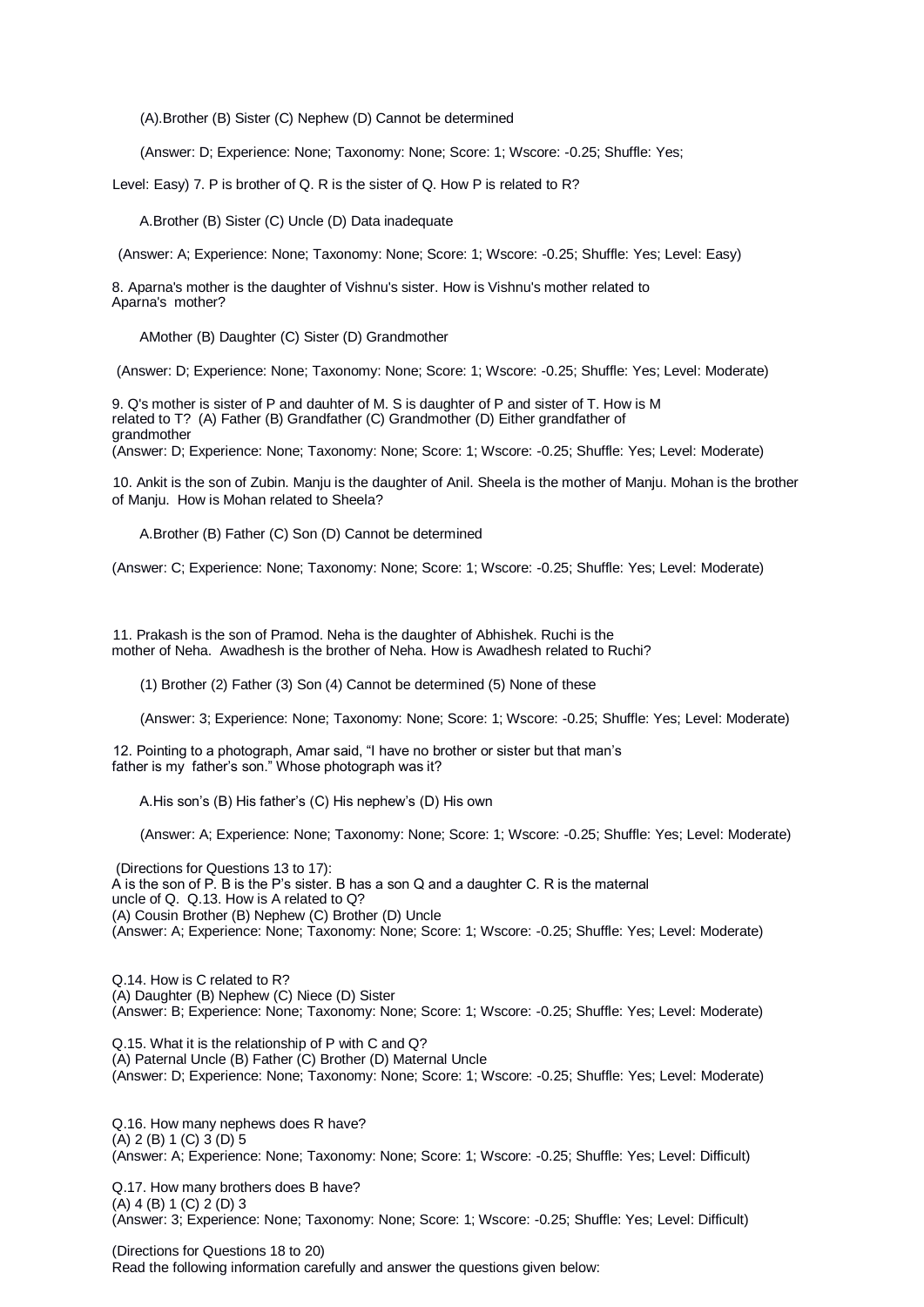i) 'A = B' means 'A is the son of B'. ii)  $'A + B'$  means  $'A$  is the brother of B'. iii) 'A x B' means 'A is the sister of B'. iv) 'A  $\div$  B' means 'A is the mother of B' v) 'A – B' means 'A is the wife of B' Q.18. What does  $P + R \div Q$  indicate? (A) P is the nephew of Q (B) P is the uncle of Q (C) P is the brother of Q (D) P is the father of Q (Answer: B; Experience: None; Taxonomy: None; Score: 1; Wscore: -0.25; Shuffle: Yes; Level: Moderate) Q.19. What does  $P = R - Q$  indicate? (A) Q is the uncle of P (B) Q is the son of P (C) Q is the father of P (D) Q is the brother of P (Answer: C; Experience: None; Taxonomy: None; Score: 1; Wscore: -0.25; Shuffle: Yes; Level: Moderate) Q.20. What does  $P \times R \div Q$  indicate? (A) Q is the niece of P (B) P is the sister of Q (C) Q is the daughter of P (D) P is the aunt of Q (Answer: D; Experience: None; Taxonomy: None; Score: 1; Wscore: -0.25; Shuffle: Yes; Level: Moderate) Q.21 If '+' means 'x', 'x' means '÷', '÷' means '-' and '-' means '+' what is the value of- $17 + 15 - 135 \times 9 \div 70$  ? (A) 270 (B) 240 (C) 170 (D) 200 (Answer: D; Experience: None; Taxonomy: None; Score: 1; Wscore: -0.25; Shuffle: Yes; Level: Moderate) Q.22. Four girls are sitting on a bench to be photographed. Shikha is to the left of Reena. Manju is to the right of Reena. Rita is between Reena and Manju. Who would be second from the left in the photograph? (a) Reena (b) Shikha (c) Manju(d) Rita (Answer: D; Experience: None; Taxonomy: None; Score: 1; Wscore: -0.25; Shuffle: Yes; Level: Easy) Q.23. There are five different houses, A to E in a row. A is to the right of B and E is to the left of C and right of A. B is to the right of D. Which of the houses is in the middle? (a) A (b) B (c) D (d) E (Answer: A; Experience: None; Taxonomy: None; Score: 1; Wscore: -0.25; Shuffle: Yes; Level: Easy) For Question 24- 27 study the given information carefully and answer the questions (1)A, B, C, D, E, F and G are sitting on a wall and all of them are facing east. (2)C is on the immediate right to D. (3)B is at an extreme end and has E as his neighbour. (4)G is between E and F. (5)D is sitting third from the south end. 24. Who is sitting to the right of E? (a) A (b) C (c) D (d) None of these (Answer: D; Experience: None; Taxonomy: None; Score: 1; Wscore: -0.25; Shuffle: Yes; Level: Moderate) 25. Which of the following pairs of people are sitting at the 2extreme ends? (a) AB (b) AE (c) CB (d) FB (Answer: A; Experience: None; Taxonomy: None; Score: 1; Wscore: -0.25; Shuffle: Yes; Level: Difficult) 26. Name the person who should change places with C such that he gets the third place from the north end? (a)  $E$  (b)  $F$  (c)  $C$  (d)  $G$ (Answer: C; Experience: None; Taxonomy: None; Score: 1; Wscore: -0.25; Shuffle: Yes; Level: Moderate) 27. Immediatly between which of the following pairs of people are sitting? (a)  $AC$  (b)  $AF$  (c)  $CE$  (d)  $CF$  (E) None of these (Answer: D; Experience: None; Taxonomy: None; Score: 1; Wscore: -0.25; Shuffle: Yes; Level:

Difficult) Q.28 Mr. A, Miss.B, Mr.C and Miss.D are sitting around a table and discussing their

trades.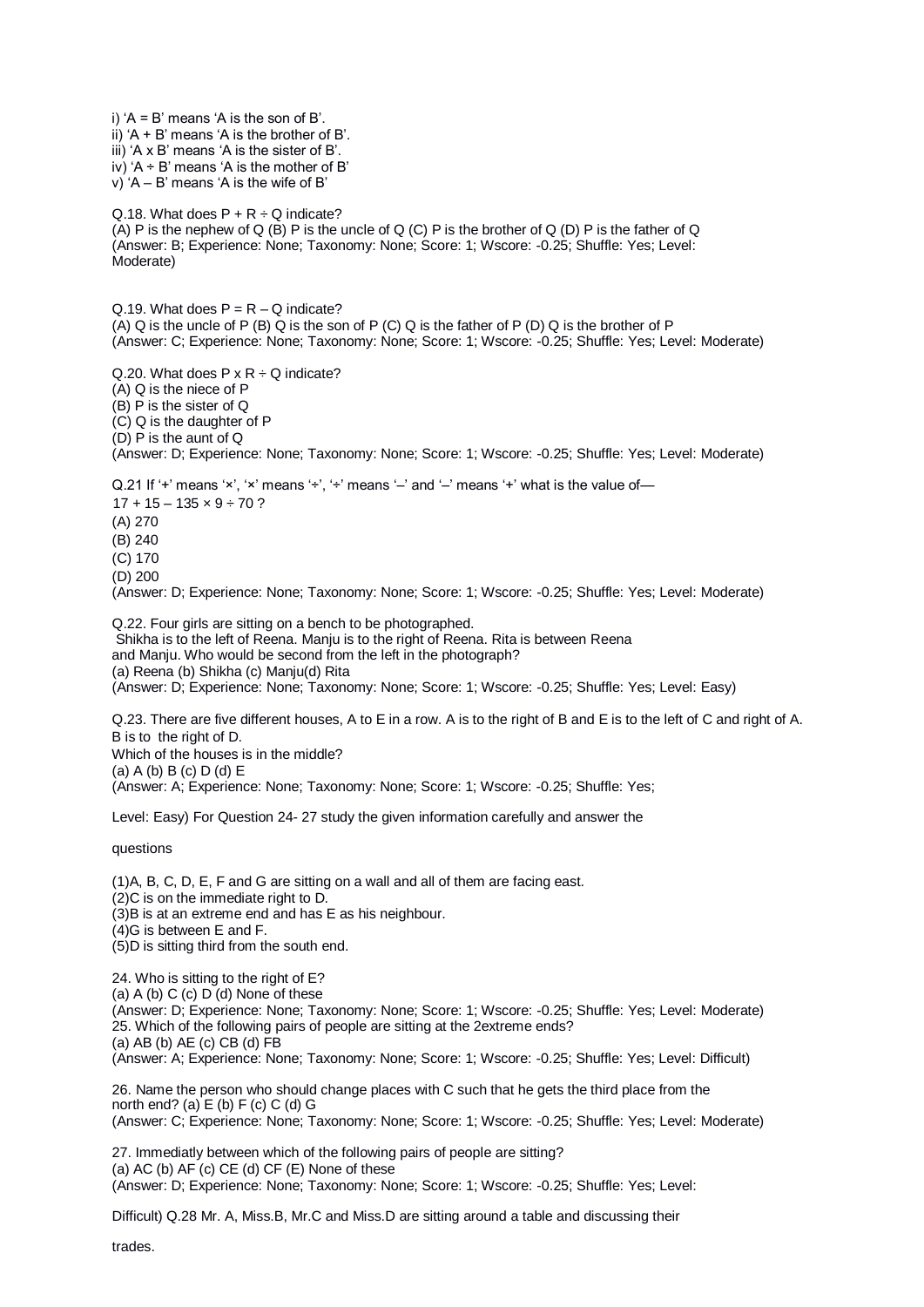(1)Mr A sits opposite to cook. (2)Miss B sits right to the barber. (3)The washer man is on the left of the tailor. (4)Miss D sits opposite to Mr C.

What are the trades of A and B?

(a) Tailor and Barber (c) Barber and Cook (b) Tailor and Cook (d) Washer man and Cook. (Answer: B; Experience: None; Taxonomy: None; Score: 1; Wscore: -0.25; Shuffle: Yes; Level: Difficult)

Q.29 A group of eight members sit in a circle. D is between A and F and is opposite to G.E is to the right of A but on the left of C, whose right hand neighbour is G. B enjoys having H to his left and F to his right.

Find the member who is diagonally opposite to A?

(a) B (b) F (c) G (d) H

(Answer: D; Experience: None; Taxonomy: None; Score: 1; Wscore: -0.25; Shuffle: Yes; Level: Easy) Ans-D

Q1-Look at this series: 544, 509, 474, 439, . . . What number should come next?

Q.30 Five children are sitting in a row. S is sitting next to P but not T. K is sitting next to R who is sitting on extreme left and T is not sitting next to K. Who are sitting adjacent to S? (a) K and P (b) R and P (c) only C d) P and T (Answer: D; Experience: None; Taxonomy: None; Score: 1; Wscore: -0.25; Shuffle: Yes; Level: Easy)

## **Part B**

a. 404 b. 414 c. 420 d. 445 (Answer: a; Experience: None; Taxonomy: None; Score: 1; Wscore: -0.25; Shuffle: Yes; Level: Easy) Q 2-Look at this series: 201, 202, 204, 207, . . . What number should come next? a. 205 b. 208 c. 210 d. 211 (Answer: D; Experience: None; Taxonomy: None; Score: 1; Wscore: -0.25; Shuffle: Yes; Level: Easy) Q3-80, 10, 70, 15, 60, . . . What number should come next? a. 20 b. 25 c. 30 d. 50 (Answer: a; Experience: None; Taxonomy: None; Score: 1; Wscore: -0.25; Shuffle: Yes; Level: Moderate) Q4-36, 34, 30, 28, 24, . . . What number should come next? a. 20 b. 22 c. 23 d. 26 (Answer: B; Experience: None; Taxonomy: None; Score: 1; Wscore: -0.25; Shuffle: Yes; Level: Moderate) Q.5 Look at this series: 14, 28, 20, 40, 32, 64 What number should come next? a. 52 b. 56 c. 96 d. 128 (Answer: B; Experience: None; Taxonomy: None; Score: 1; Wscore: -0.25; Shuffle: Yes; Level: Moderate) Q6-8 Choose which pair of numbers comes next.

Q.6 84 78 72 66 60 54 48 a. 44 34 b. 42 36 c. 42 32 d. 40 34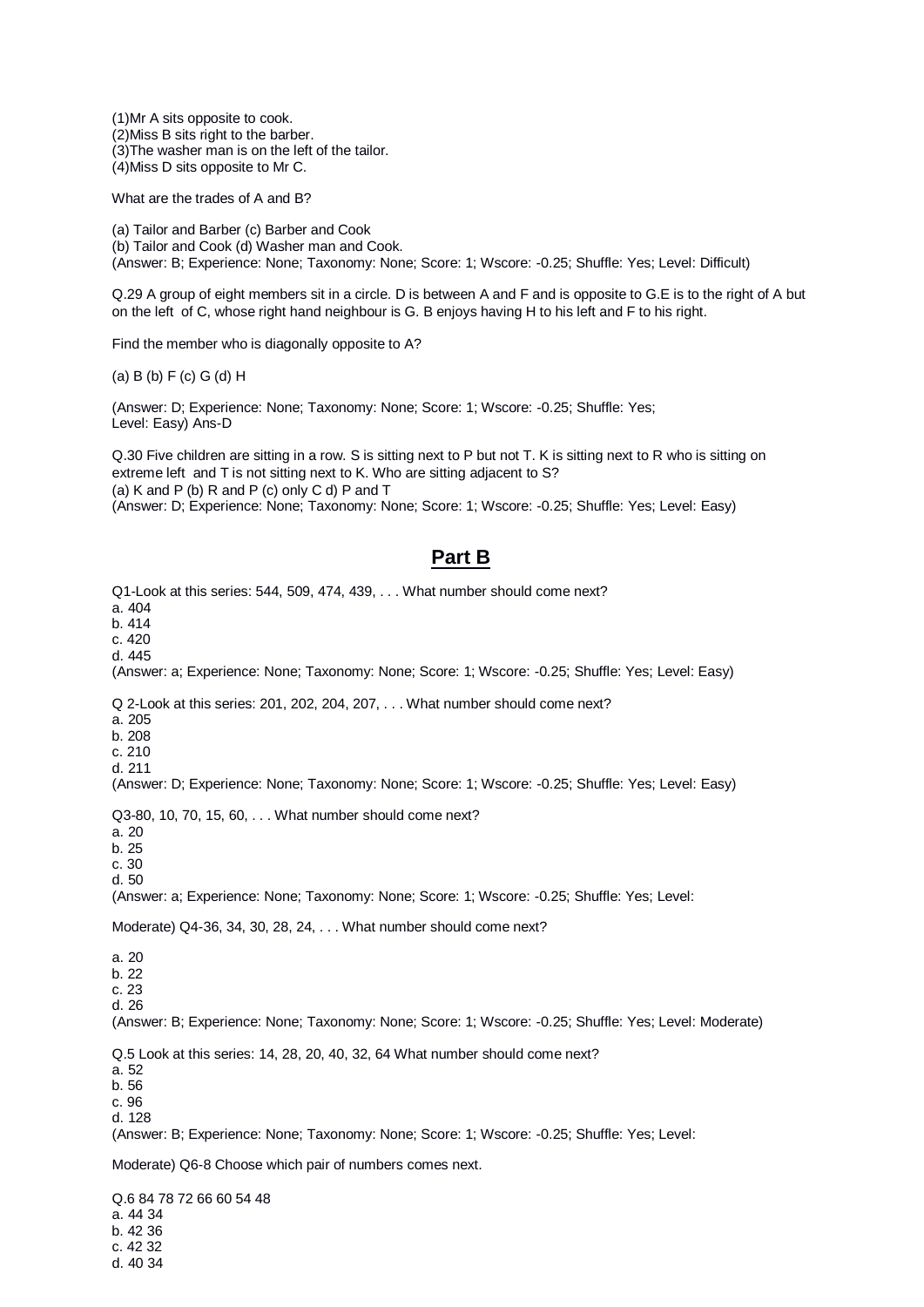e. 38 32 (Answer: b; Experience: None; Taxonomy: None; Score: 1; Wscore: -0.25; Shuffle: Yes; Level: easy)

Q.7 3 8 13 18 23 28 33 a. 39 44 b. 38 44 c. 38 43 d. 37 42 e. 33 38 (Answer: c; Experience: None; Taxonomy: None; Score: 1; Wscore: -0.25; Shuffle: Yes; Level: Easy) Q.8 . 20 20 17 17 14 14 11 a. 8 8 b. 11 11 c. 11 14 d. 11 8 (Answer: D; Experience: None; Taxonomy: None; Score: 1; Wscore: -0.25; Shuffle: Yes; Level: Easy) Q.9 . Look at this series: 664, 332, 340, 170, \_\_, 89,... What number should fill the blank? a. 85 b. 97 c. 109 d. 178 (Answer: D; Experience: None; Taxonomy: None; Score: 1; Wscore: -0.25; Shuffle: Yes; Level: Difficult) Q.10 . Look at this series: U32, V29, . X23, Y20, . . . What number should fill the blank? a. W26 b. W17 c. Z17 d. Z26 (Answer: A; Experience: None; Taxonomy: None; Score: 1; Wscore: -0.25; Shuffle: Yes; Level: Difficult) Q.11. Look at this series: J14, L16, ... P20, R22, ... What number should fill the blank? a. S24 b. N18 c. M18 d. T24 (Answer: B; Experience: None; Taxonomy: None; Score: 1; Wscore: -0.25; Shuffle: Yes; Level: Difficult) Q.12 . Look at this series: F2, . D8, C16, B32, . . . What number should fill the blank?

# https://www.freshersnow.com/previous-year-question-papers/

a. A16

b. G4

c. E4 d. E3

(Answer: C; Experience: None; Taxonomy: None; Score: 1; Wscore: -0.25; Shuffle: Yes; Level: Difficult)

Q.13. Look at this series: XXIV, XX, ... XII, VIII, ... What number should fill the blank?

a. XXII

b. XIII

c. XVI

d. IV

(Answer: C, Experience: None; Taxonomy: None; Score: 1; Wscore: -0.25; Shuffle: Yes; Level: Difficult)

Q.14. QPO NML KJI \_\_\_\_\_ EDC

a. HGF

b. CAB

c. JKL

d. GHI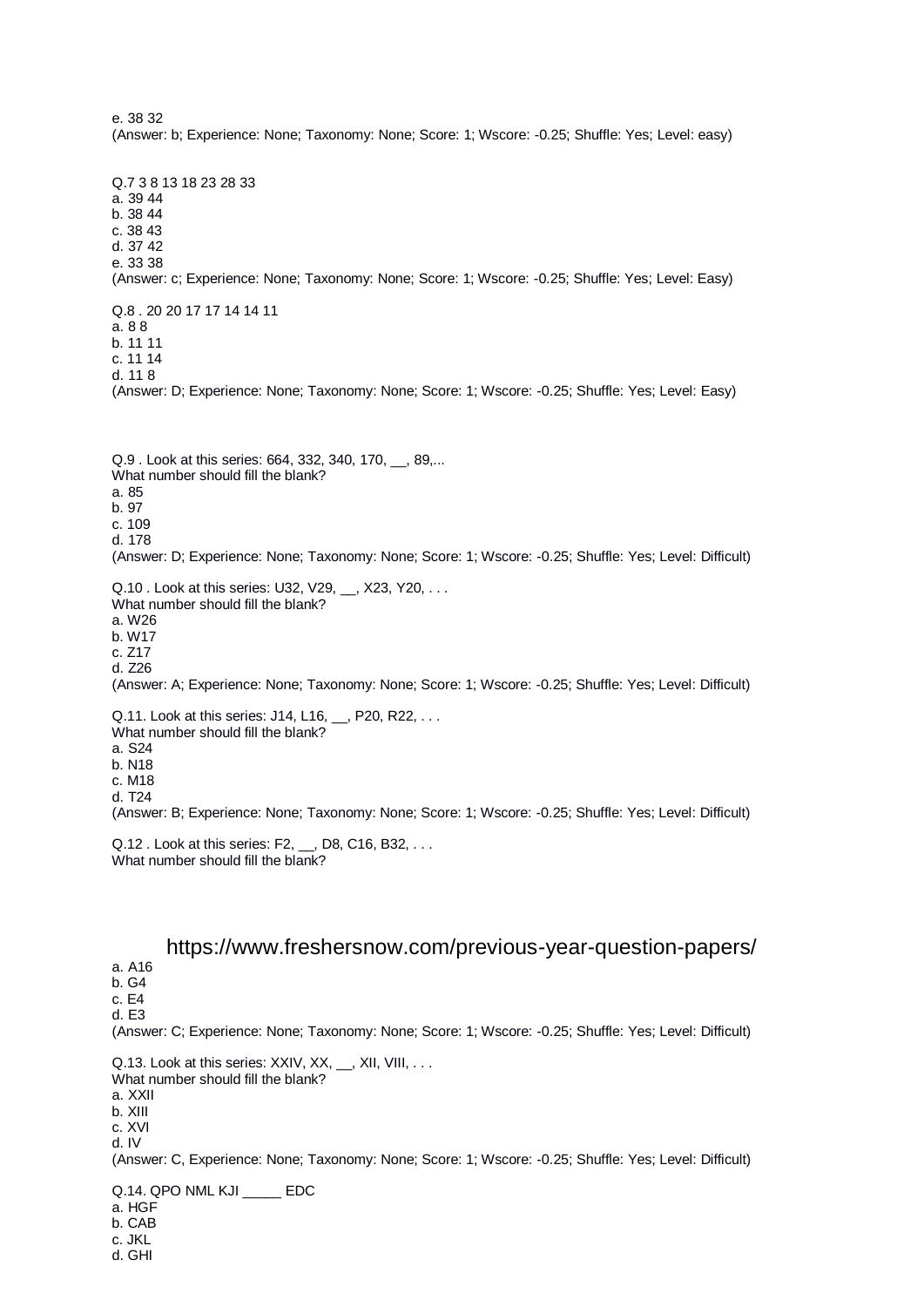(Answer: A, Experience: None; Taxonomy: None; Score: 1; Wscore: -0.25; Shuffle: Yes; Level: Difficult)

Q.15. JAK KBL LCM MDN \_\_ a. OEP b. NEO c. MEN d. PFQ (Answer: B, Experience: None; Taxonomy: None; Score: 1; Wscore: -0.25; Shuffle: Yes; Level: Difficult) Q.16. ELFA GLHA ILJA \_\_\_\_\_ MLNA a. OLPA b. KLMA c. LLMA d. KLLA (Answer: D, Experience: None; Taxonomy: None; Score: 1; Wscore: -0.25; Shuffle: Yes; Level: Difficult) Q.18 . FAG GAF HAI IAH \_\_\_\_ a. JAK b. HAL c. HAK d. JAI (Answer: A, Experience: None; Taxonomy: None; Score: 1; Wscore: -0.25; Shuffle: Yes; Level: Difficult) Q.19. BCB DED FGF HIH a. JKJ b. HJH c. IJI d. JHJ (Answer: A, Experience: None; Taxonomy: None; Score: 1; Wscore: -0.25; Shuffle: Yes; Level: Difficult)

Q.20. Tanya is older than Eric. Cliff is older than Tanya. Eric is older than Cliff. If the first two statements are true, the third statement is a. true. b. false. c. uncertain. d. illogical

(Answer: B, Experience: None; Taxonomy: None; Score: 1; Wscore: -0.25; Shuffle: Yes; Level: Moderate)

Q.21. During the past year, Josh saw more movies than Stephen. Stephen saw fewer movies than Darren. Darren saw more movies than Josh.

If the first two statements are true, the third statement is

a. true.

b. false.

- c. uncertain.
- d. illogical

# https://www.freshersnow.com/previous-year-question-papers/

(Answer: C, Experience: None; Taxonomy: None; Score: 1; Wscore: -0.25; Shuffle: Yes; Level: Moderate)

Q.22 Oat cereal has more fiber than corn cereal but less fiber than bran cereal. Corn cereal has more fiber than rice cereal but less fiber than wheat cereal. Of the three kinds of cereal, rice cereal has the least amount of fiber. If the first two statements are true, the third statement is

a. true.

b. false.

c. uncertain.

d.illogical

(Answer: A, Experience: None; Taxonomy: None; Score: 1; Wscore: -0.25; Shuffle: Yes; Level: Moderate)

Q.23. On the day the Barton triplets are born, Jenna weighs more than Jason. Jason weighs less than Jasmine.Of the three babies, Jasmine weighs the most.

If the first two statements are true, the third statement is

a. true.

b. false.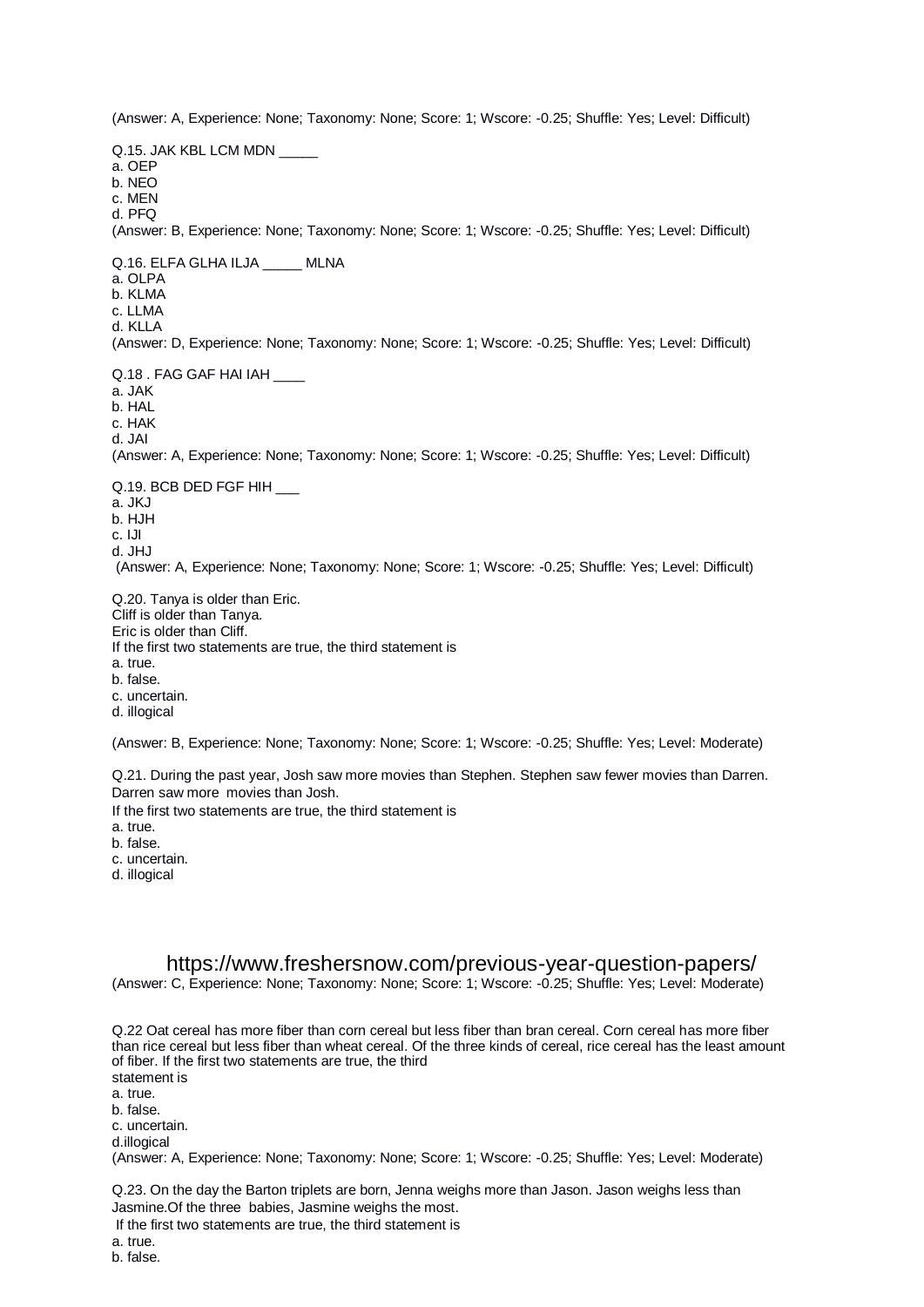c. uncertain.

d. illogical

(Answer: C, Experience: None; Taxonomy: None; Score: 1; Wscore: -0.25; Shuffle: Yes; Level: Moderate)

Q.24. Taking the train across town is quicker than taking the bus. Taking the bus across town is slower than driving a car. Taking the train across town is quicker than driving a car. If the first two statements are true, the third statement is

a. true.

b. false.

c. uncertain.

d.illogical

(Answer: C, Experience: None; Taxonomy: None; Score: 1; Wscore: -0.25; Shuffle: Yes; Level: Easy)

Q.25. All Lamels are Signots with buttons. No yellow Signots have buttons. No Lamels are yellow. If the first two statements are true, the third statement is

a. true.

b. false.

c. uncertain.

d.illogical

(Answer: A, Experience: None; Taxonomy: None; Score: 1; Wscore: -0.25; Shuffle: Yes; Level: Easy)

Q.26. The hotel is two blocks east of the drugstore. The market is one block west of the hotel. The drugstore is west of the market.

If the first two statements are true, the third statement is a. true. b. false. c. uncertain.

d.illogical

(Answer: A, Experience: None; Taxonomy: None; Score: 1; Wscore: -0.25; Shuffle: Yes;

Level: Easy) Ans:-A easy

Q.27. Children are in pursuit of a dog whose leash has broken. James is directly behind the dog. Ruby is behind James. Rachel is behind Ruby. Max is ahead of the dog walking down the street in the opposite direction. As the children and dog pass, Max turns around and

joins the pursuit. He runs in behind Ruby. James runs faster and is alongside the dog on the left. Ruby runs faster and is alongside the

dog on the right. Which child is directly behind the dog?

a. James

b. Ruby

c. Rachel

d. Max

(Answer: D, Experience: None; Taxonomy: None; Score: 1; Wscore: -0.25; Shuffle: Yes; Level: Moderate)

Q.28. A four-person crew from Classic Colors is painting Mr. Field's house. Michael is painting the front of the house. Ross is in the alley

### https://www.freshersnow.com/previous-year-question-papers/

behind the house painting the back. Jed is painting the window frames on the north side, Shawn is on the south. If Michael switches places with Jed, and Jed then switches places with Shawn, where is Shawn?

a. in the alley behind the house b. on the north side of the house

c. in front of the house

d. on the south side of the house

(Answer: D, Experience: None; Taxonomy: None; Score: 1; Wscore: -0.25; Shuffle: Yes; Level: Moderate)

Q.29. In a four-day period—Monday through Thursday—each of the following temporary office workers worked only one day, each a different day. Ms. Johnson was scheduled to work on Monday, but she traded with Mr. Carter, who was originally scheduled to work

on Wednesday. Ms. Falk traded with Mr. Kirk, who was originally scheduled to work on Thursday. After all the switching was done, who worked on Tuesday?

a. Mr. Carter

b. Ms. Falk

c. Ms. Johnson

d. Mr. Kirk

(Answer: D, Experience: None; Taxonomy: None; Score: 1; Wscore: -0.25; Shuffle: Yes; Level: Moderate)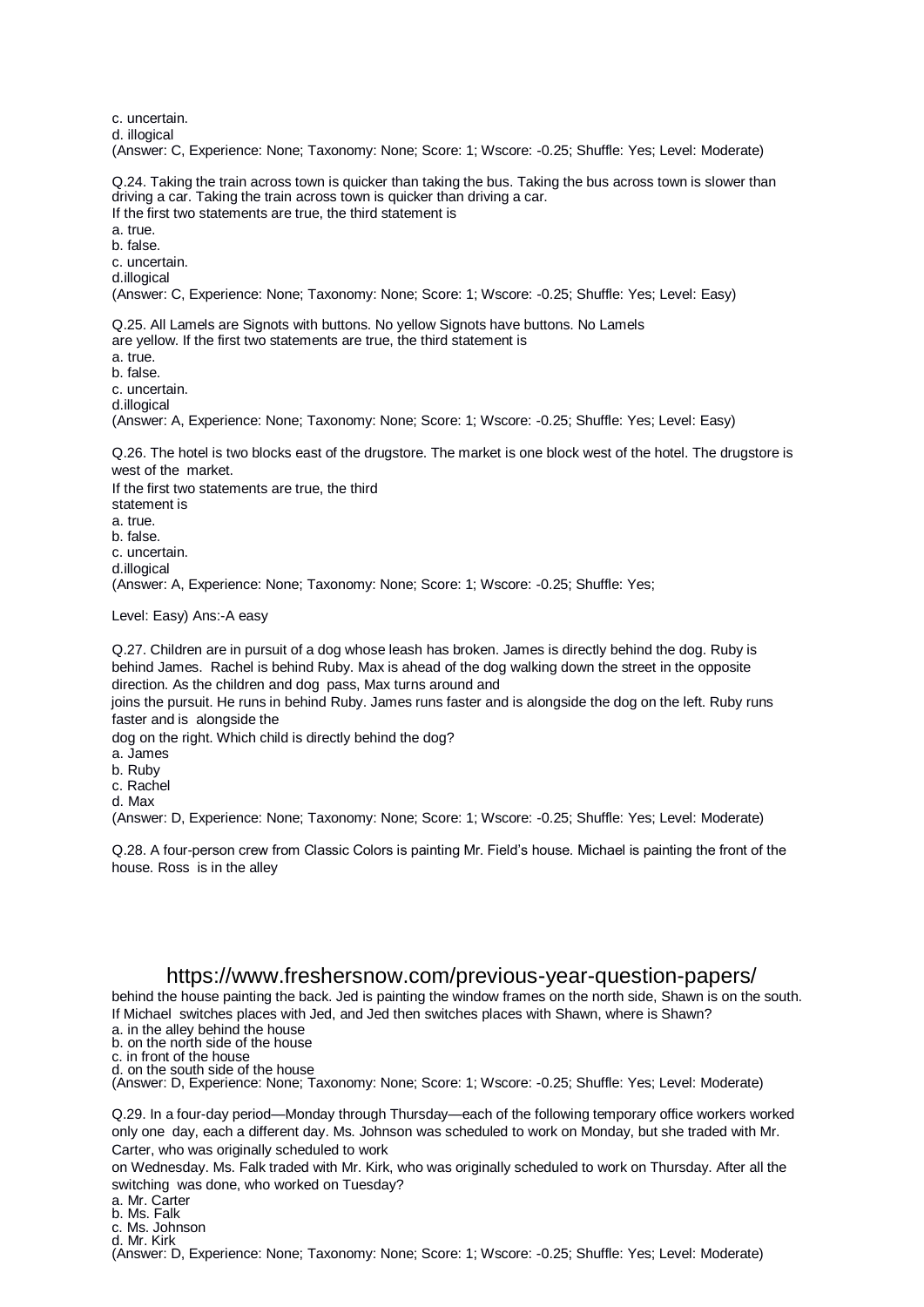Q.30. The high school math department needs to appoint a new chairperson, which will be based on seniority. Ms. West has less seniority than Mr. Temple, but more than Ms.Brody. Mr. Rhodes has more seniority than Ms. West, but less than Mr. Temple. Mr.Temple doesn't want the job. Who will be the new math department chairperson?

a. Mr. Rhodes b. Mr. Temple

c. Ms. West

d. Ms. Brody

(Answer: D, Experience: None; Taxonomy: None; Score: 1; Wscore: -0.25; Shuffle: Yes; Level: Moderate)

https://www.freshersnow.com/previous-year-question-papers/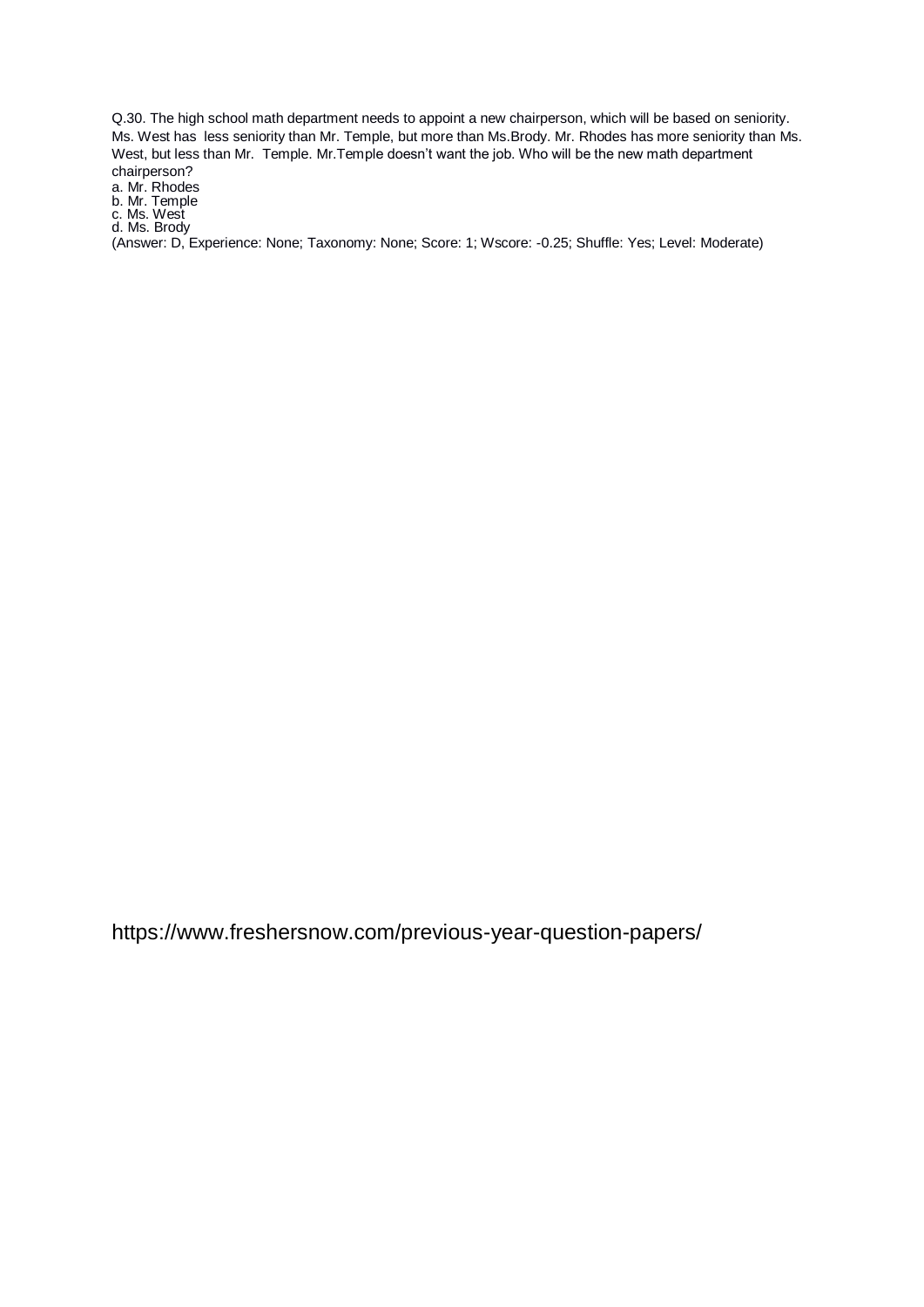Q.1 What least number must be added to 859622, to get a number exactly divisible by 456?

[A] 485

- [B] 394
- [C] 467
- [D] 387

(Answer: B; Experience: None; Taxonomy: None; Score: 1; Wscore: -0.25; Shuffle: Yes; Level: Easy)

Q.2 The ratio between two numbers is 4:5 and their sum is 540. The greater of the two

numbers is? [A] 360

[B] 240

[C] 300

[D]700

(Answer: C; Experience: None; Taxonomy: None; Score: 1; Wscore: -0.25; Shuffle: Yes; Level: Easy)

Q.3 1/4 of a number subtracted from 1/3 of the number gives 12. The Number is :

[A] 144

[B] 188

[C] 196

[D] 225

(Answer: A; Experience: None; Taxonomy: None; Score: 1; Wscore: -0.25; Shuffle: Yes; Level: Easy)

Q.4 Three fifth of one fourth of a number is 90. The number is?

[A] 400

[B]600

[C]800

[D]500

(Answer: B; Experience: None; Taxonomy: None; Score: 1; Wscore: -0.25; Shuffle: Yes; Level: Easy)

Q.5 The sum of two numbers is 60 and their difference is 43 .The difference of there square is?

[A]2580

.

[B]2860

[C]3210

[D]2210

(Answer: A; Experience: None; Taxonomy: None; Score: 1; Wscore: -0.25; Shuffle: Yes; Level: Easy)

Q.6 The ratio between the present ages of P and Q is 6 : 7. If Q is 4 years old than P. What will be the ratio of the ages of P and Q after 4 years?

 $[A] 3 : 4$ 

[B] 3 : 5

[C] 4 : 3

[D] None of these

(Answer: D; Experience: None; Taxonomy: None; Score: 1; Wscore: -0.25; Shuffle: Yes; Level: Moderate)

Q.7 The Average age of a class of 22 students in 21 years. The average increases by 1 when the teacher's age also included. What is the age of the teacher?

[A] 44

[B] 43

[C] 41

[D] 40

(Answer: A; Experience: None; Taxonomy: None; Score: 1; Wscore: -0.25; Shuffle: Yes; Level: Easy)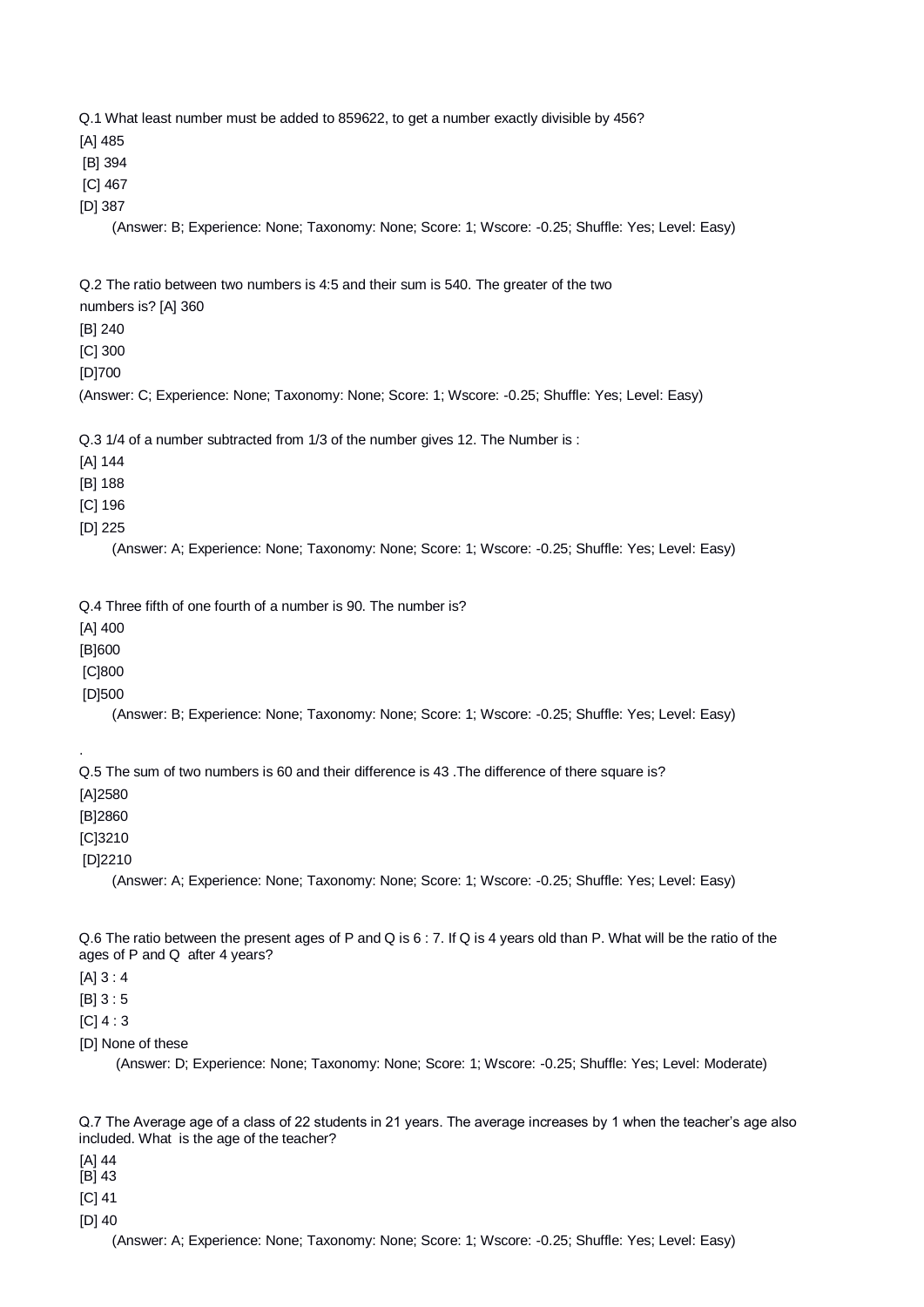Q.8 At present, the ratio between the ages of Arun and Deepak is 4 : 3. After 6 years, Arun's age will be 26 years. What is the age of Deepak at present?

[A] 12 years

[B] 15 years

[C] 19.5 years

[D] 21 years

(Answer: B; Experience: None; Taxonomy: None; Score: 1; Wscore: -0.25; Shuffle: Yes; Level: Easy)

Q.9 A father is twice as old as his son. 20 years ago, the age of the father was 12 times the age of the son. The present age of the father (in years) is

[A] 44

[B] 32

[C] 22

[D] 45

(Answer: A; Experience: None; Taxonomy: None; Score: 1; Wscore: -0.25; Shuffle: Yes; Level: Easy)

Q.10 Ten years ago, Kumar was thrice as old as Selva was but 10 years hence, he will be only twice as old. Find Kumar's present age.

[A] 60 years

[B] 80 years

[C] 70 years

[D] 76 years

(Answer: C; Experience: None; Taxonomy: None; Score: 1; Wscore: -0.25; Shuffle: Yes; Level: Easy)

Q.11 The ratio between the largest and the breadth of a rectangular field is 3 : 2. If only the length is increased by 5 metres, the new area of the field will be 2600 sq. metres. What is the breadth of the rectangular field?

[A] 40 metres

[B] 60 metres

[C] 65 metres

[D] Cannot be determined

(Answer: A; Experience: None; Taxonomy: None; Score: 1; Wscore: -0.25; Shuffle: Yes; Level: Diff)

Q.12 If the area of a rectangular plot increases by 30% while its breadth remains same, what will be the ratio of the areas of new and old figures?

 $[A] 1 : 3$ 

[B] 3 : 1

 $[C]$  4 : 7

[D] 10 : 13

(Answer: B; Experience: None; Taxonomy: None; Score: 1; Wscore: -0.25; Shuffle: Yes; Level: Difficult)

Q.13. The ratio between the length and the breadth of a rectangular park is 3 : 2. If a man cycling along the boundary of the park at the speed of 12 km/hr completes one round in 8 minutes, then the area of the park (in sq. m) is: [A] 15360

[B] 153600 [C] 30720

[D] 307200

(Answer: B; Experience: None; Taxonomy: None; Score: 1; Wscore: -0.25; Shuffle: Yes; Level: Difficult)

Q.14 In what ratio must water be mixed with milk to gain 16.66% on selling the mixture at cost

price?

 $[A] 1 : 6$ [B] 6 : 1

[C] 2 : 3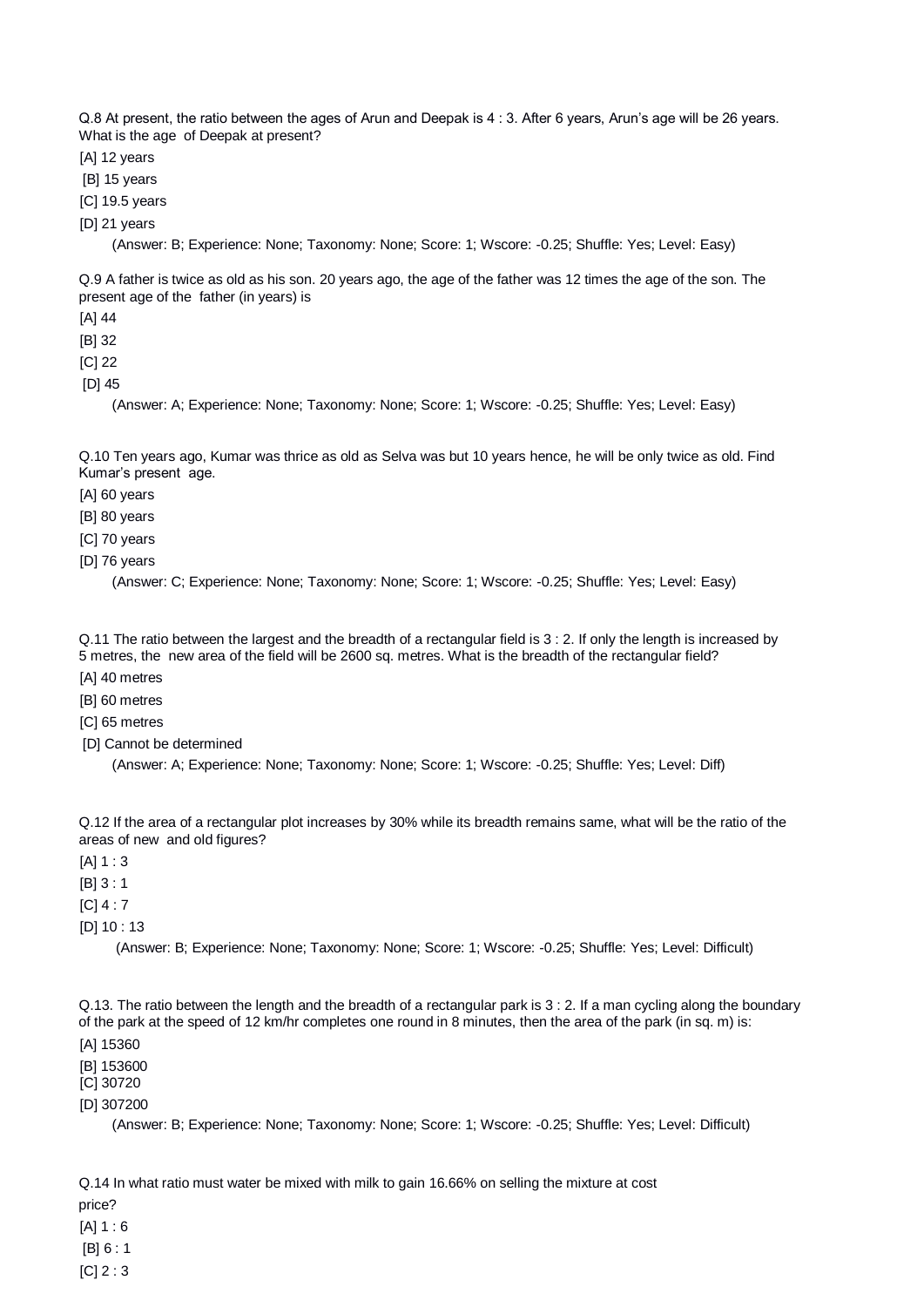$[D]$  4 : 3

(Answer: A; Experience: None; Taxonomy: None; Score: 1; Wscore: -0.25; Shuffle: Yes; Level: Easy)

Q.15 In what ratio must tea Rs. 62 per kg be mixed with tea at Rs. 72 per kg so that the mixture must be worth Rs. 64.50 per kg? [A] 3 : 1

[B] 3 : 2

 $[C] 4 : 3$ 

 $[D] 5 : 3$ 

(Answer: A; Experience: None; Taxonomy: None; Score: 1; Wscore: -0.25; Shuffle: Yes; Level: Easy)

Q.16 Two friends A and B run around a circular track of length 510 metres, starting from the same point, simultaneously and in the same direction. A who runs faster laps B in the middle of the 5th round. If A and B were to run a 3 km race long race, how much start, in terms of distance, should A give B so that they finish the race in a dead heat?

- A. 545.45 metres
- B. 666.67 metres
- C. 857.14 metres
- D. Cannot be determined

(Answer: B; Experience: None; Taxonomy: None; Score: 1; Wscore: -0.25; Shuffle: Yes; Level: Difficult)

Q.17 Yana and Gupta leave points x and y towards y and x respectively simultaneously and travel in the same route. After meeting each other on the way, Yana takes 4 hours to reach her destination, while Gupta takes 9 hours to reach his destination. If the speed of Yana is 48 km/hr, what is the speed of Gupta?

A.72 kmph

- B.32 mph
- C.20 mph
- D.None of these

(Answer: C; Experience: None; Taxonomy: None; Score: 1; Wscore: -0.25; Shuffle: Yes; Level: Difficult)

Q.18 Twenty six men - 1,2,3,....25 and 26 participate in 10km running race on a circular track of length 100m. All of them start at the same time, from the same point and run in the same direction. Their speeds, taken in the order, are in increasing AP. The time taken by 26 to meet 1, for the first time after they start is 20 sec and the time taken by 13 to complete the race is 52 minutes and 5 seconds. Find the time taken (in seconds), for all the twenty six men to meet for the first time at the starting point.

A.1000

B.500

C.625

D.400

(Answer: B; Experience: None; Taxonomy: None; Score: 1; Wscore: -0.25; Shuffle: Yes; Level: Difficult)

Q.19 A man driving his bike at 24 kmph reaches his office 5 minutes late. Had he driven 25% faster on an average he would have reached 4 minutes earlier than the scheduled time. How far is his office?

- A.24 km
- B.72 km
- C.18 km
- D.Data Insufficient

(Answer: C; Experience: None; Taxonomy: None; Score: 1; Wscore: -0.25; Shuffle: Yes; Level: Difficult)

Q.20 Two motorists Anil and Sunil are practicing with two different sports car; Ferrari and Maclarun, on the circular racing track, for the car racing tournament to be held next month. Both Anil and Sunil start from the same point on the circular track. Anil completes one round of the track in 1 min and Sunil takes 2 min to complete a round. While Anil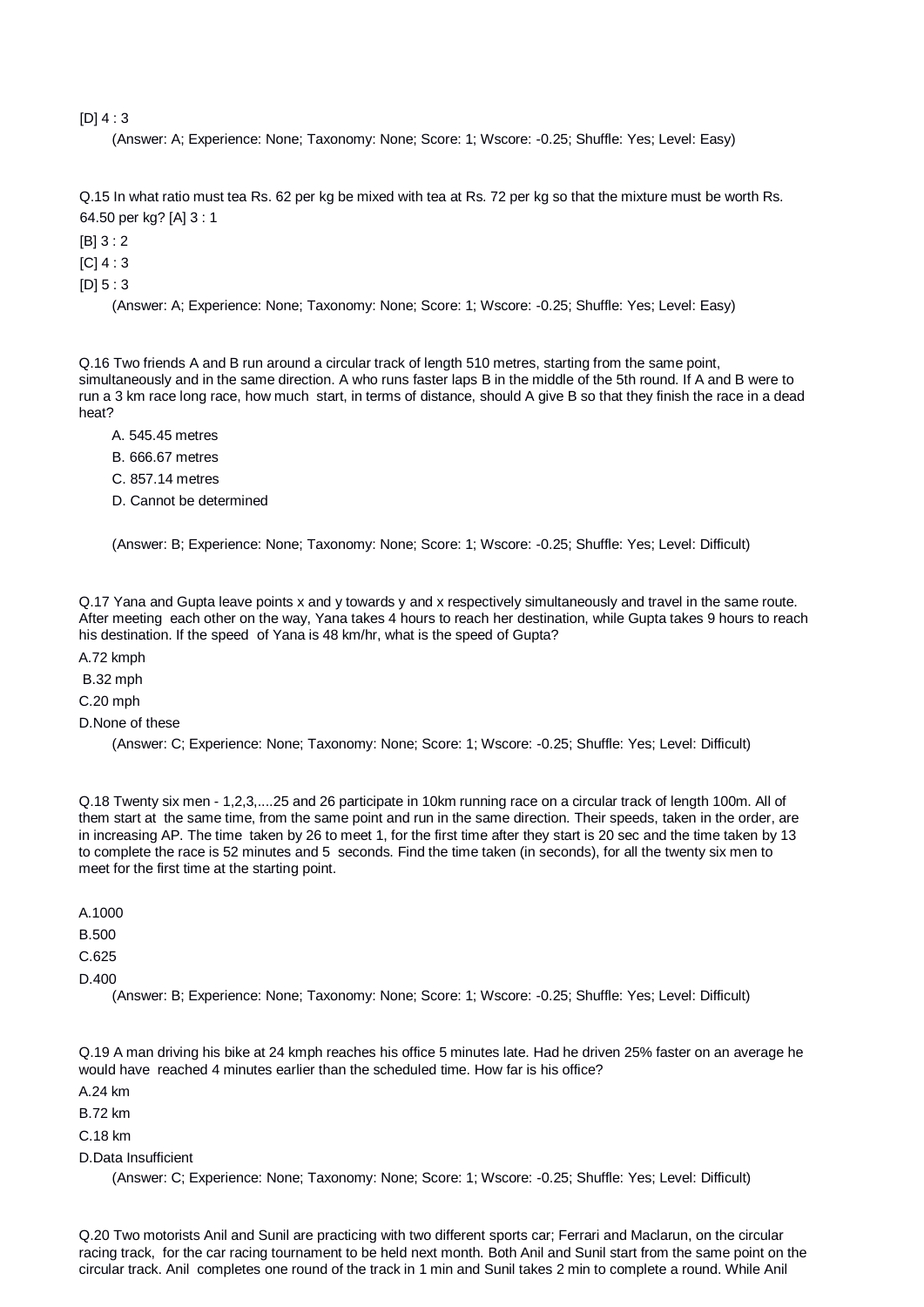maintains speed for all the rounds, Sunil halves his speed after the completion of each round. How many times Anil and Sunil will meet between 6th round and 9th round of Sunil (6th and 9th round is excluded)? Assume that the speed of Sunil remains steady throughout each round and changes only after the completion of that round.

A.382

B.347

C.260

D.None of these

(Answer: A; Experience: None; Taxonomy: None; Score: 1; Wscore: -0.25; Shuffle: Yes; Level: Difficult)

Q.21 How many combinations of students are possible if the group is to consist of exactly 3 freshmen? A.5000

B.4550

C.4000

D.3550

(Answer: B; Experience: None; Taxonomy: None; Score: 1; Wscore: -0.25; Shuffle: Yes; Level: Easy)

Q.22 How many combinations of students are possible if the group is to consist of all members of the same class? A.20

B.25

C.30

D.35

(Answer: D; Experience: None; Taxonomy: None; Score: 1; Wscore: -0.25; Shuffle: Yes; Level: Easy)

Q.23 Six boxes are numbered 1,2,34,5 and 6. Each box must contain either a white ball or a black ball. At least one box must contain a black ball and boxes containing black balls must be consecutively numbered. find the total number of ways of placing the balls.

A.15

B.20

C.21

D.36

(Answer: C; Experience: None; Taxonomy: None; Score: 1; Wscore: -0.25; Shuffle: Yes; Level: Moderate)

Q.24 In how many ways can 6 green toys and 6 red toys be arranged, such that 2 particular red toys are never together whereas 2 particular green toys are always together?  $A.11! \times 2!$ 

B.9! × 90  $C.4 \times 10!$ 

 $D.18 \times 10!$ 

(Answer: D; Experience: None; Taxonomy: None; Score: 1; Wscore: -0.25; Shuffle: Yes; Level: Moderate)

Q.25 The number of ways of arranging n students in a row such that no two boys sit together and no two girls sit together is m(m > 100). If one more student is added, then number of ways of arranging as above increases by 200%. The value of n is A.12

## B.8

 $C.9$ 

D.10

(Answer: D; Experience: None; Taxonomy: None; Score: 1; Wscore: -0.25; Shuffle: Yes; Level: Difficult)

Q.26 There are 10 seats around a circular table. If 8 men and 2 women have to seated around a circular table, such that no two women have to be separated by at least one man. If P and Q denote the respective number of ways of seating these people around a table when seats are numbered and unnumbered, then P : Q equals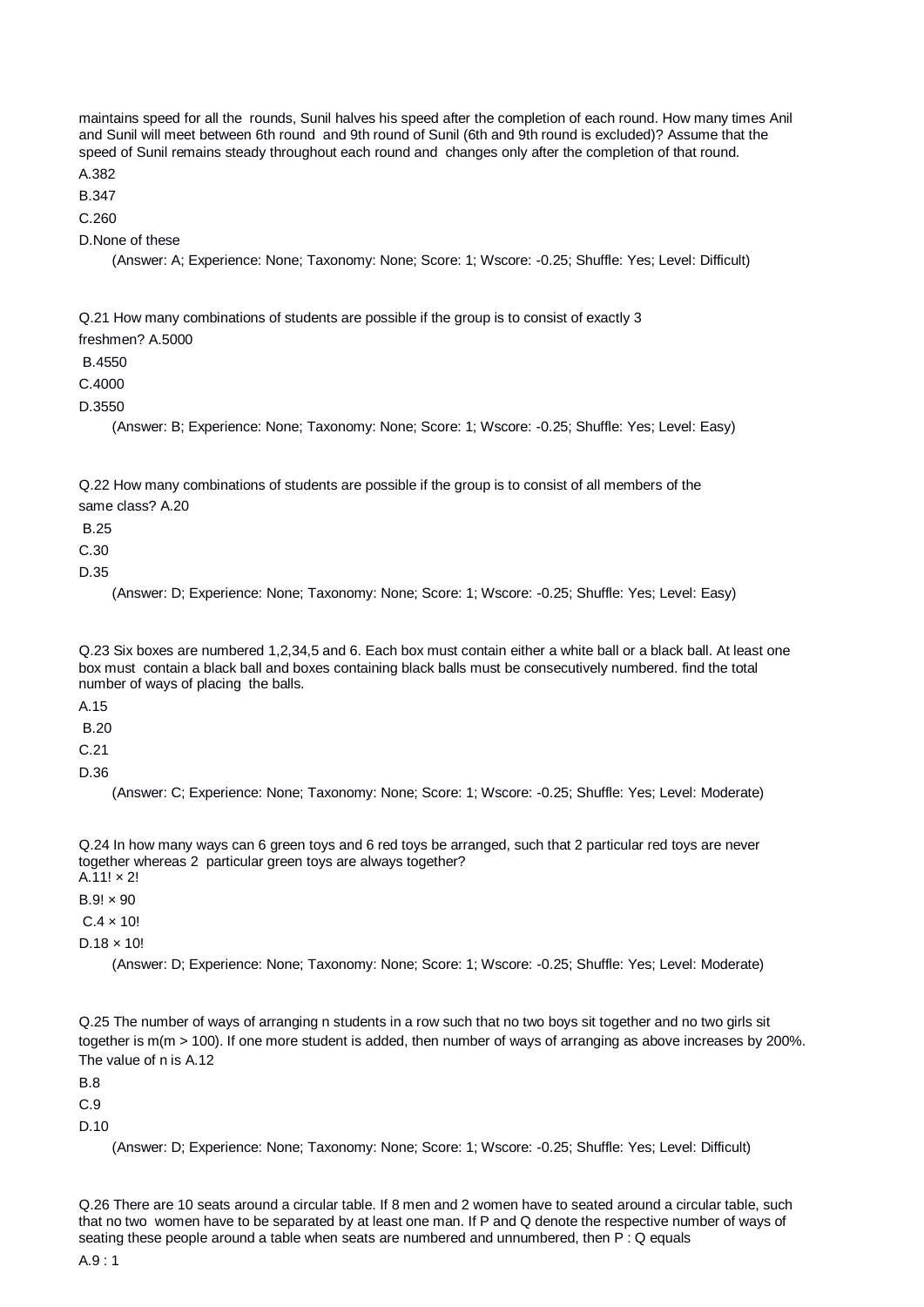#### B.72 : 1

 $C.10:1$ 

D.8 : 1

(Answer: C; Experience: None; Taxonomy: None; Score: 1; Wscore: -0.25; Shuffle: Yes; Level: Difficult)

Q.27 A number X is chosen at random from the numbers -3, -2, -1, 0, 1, 2, 3. What is the probability that |X|<2 A.5/7 B.3/7 C.3/5 D.1/3 (Answer: B; Experience: None; Taxonomy: None; Score: 1; Wscore: -0.25; Shuffle: Yes; Level: Easy)

Q.28 Two brother X and Y appeared for an exam. The probability of selection of X is 1/7 and that of B is 2/9. Find the probability that both of them are selected.

A.1/63

B.2/35

C.2/63

D.9/14

(Answer: C; Experience: None; Taxonomy: None; Score: 1; Wscore: -0.25; Shuffle: Yes; Level: Easy)

Q.29What is the probability of getting at least one six in a single throw of three unbiased dice?

A.1/6

B.125/216

C.1/36

D. 91/216

(Mod) (Answer: D; Experience: None; Taxonomy: None; Score: 1; Wscore: -0.25; Shuffle: Yes; Level: Moderate) Q.30 A bag contains 3 white balls and 2 black balls. Another bag contains 2 white and 4 black balls. A bag and a ball are picked random. The probability that the ball will be white is:

A.7/11

B.7/30

C.5/11

D.7/15

(Answer: D; Experience: None; Taxonomy: None; Score: 1; Wscore: -0.25; Shuffle: Yes; Level: Moderate)

# Part B

1. There are two sections A and B of a class, consisting of 36 and 44 students' respectively. If the average weight of section A is 40kg and that of section B is 35kg, find the average weight of the whole class.

A.30 kg B.35 kg C.42.5 kg D.37.25 kg

(Answer: D; Experience: None; Taxonomy: None; Score: 1; Wscore: -0.25; Shuffle: Yes; Level: Easy)

2. Distance between two stations A and B is 778km. A train covers the journey from A to B at 84km per hour and returns back to A with a uniform speed of 56km per hour. Find the average speed of train during the whole iourney.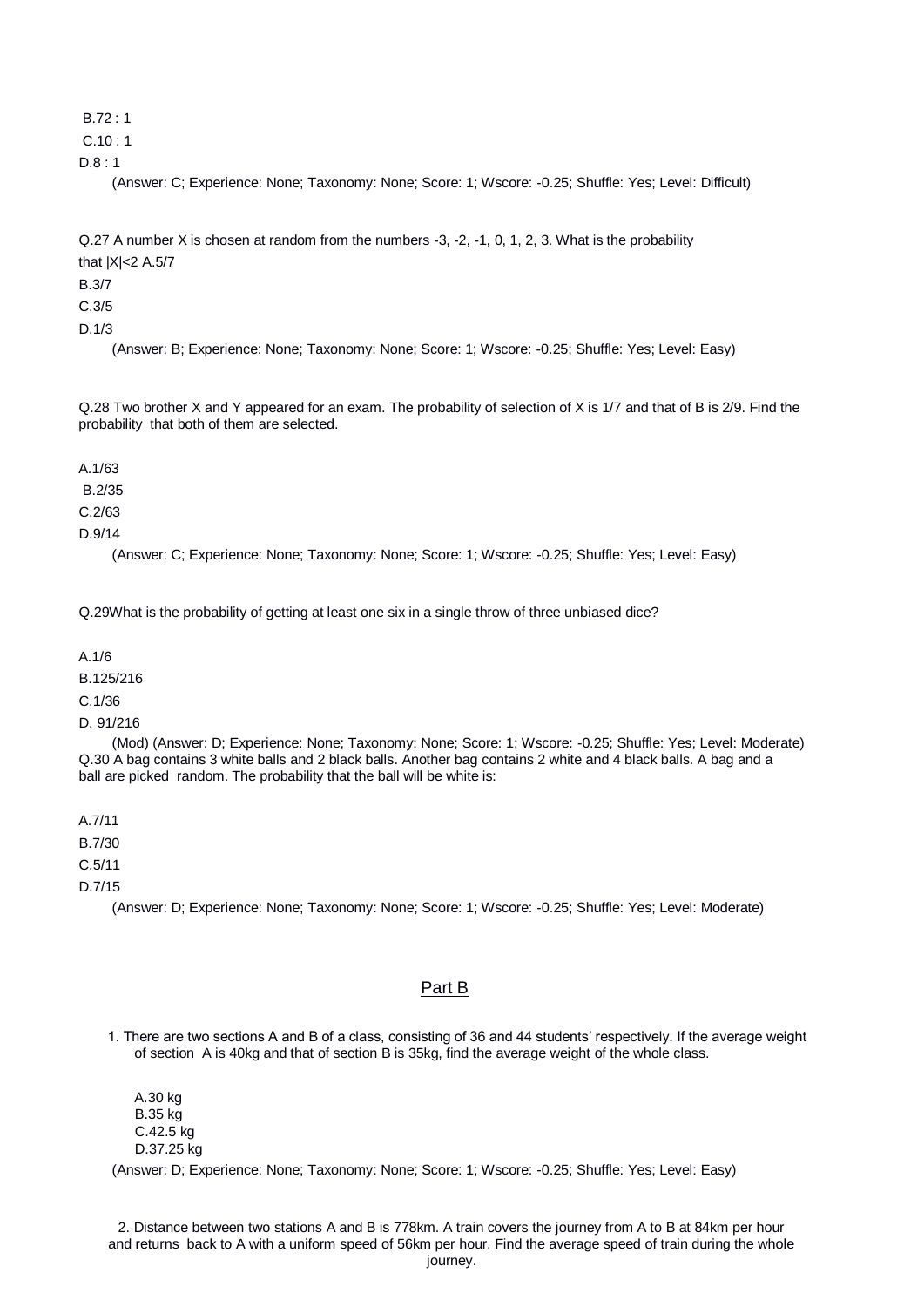A.60 km/hr B.30.5 km/hr C.57 km/hr D.67.2 km/hr

(Answer: D; Experience: None; Taxonomy: None; Score: 1; Wscore: -0.25; Shuffle: Yes; Level: Easy)

3. The average of 50 numbers is 30. If two numbers, 35 and 40 are discarded, then the average of the remaining numbers is nearly:

A.28.32 B.29.68 C.28.78 D.29.27

(Answer: B; Experience: None; Taxonomy: None; Score: 1; Wscore: -0.25; Shuffle: Yes; Level: Easy)

- 4. The average wages of a worker during a fortnight comprising 15 consecutive working days was Rs.90 per day. During the first 7 days, his average wages was Rs.87/day and the average wages during the last 7 days was Rs.92 /day. What was his wage on the 8th day?
	- A.83 B.92 C.90 D.97

(Answer: D; Experience: None; Taxonomy: None; Score: 1; Wscore: -0.25; Shuffle: Yes; Level: Moderate) 5. The average temperature on Wednesday, Thursday and Friday was 25o. The average temperature on Thursday, Friday and Saturday was 24o. If the temperature on Saturday was 27o, what was the temperature on Wednesday?

- A.24 B.21 C.27
- D.30

(Answer: D; Experience: None; Taxonomy: None; Score: 1; Wscore: -0.25; Shuffle: Yes; Level: Moderate)

- 6. The difference between two angles of a triangle is 24o. The average of the same two angles is 54o.Which one of the following is the value of the greatest angle of the triangle?
	- A.45 B.60 C.66 D.72

(Answer: D; Experience: None; Taxonomy: None; Score: 1; Wscore: -0.25; Shuffle: Yes; Level: Moderate)

7. The average age of a family of 5 members is 20 years. If the age of the youngest member be 10 years then what was the average age of the family at the time of the birth of the youngest member?

A.13.5 B.14 C.15 D.12.5

(Answer: D; Experience: None; Taxonomy: None; Score: 1; Wscore: -0.25; Shuffle: Yes; Level: Moderate)

8. 40% of the employees in a factory are workers. All the remaining employees are executives. The annual income of each worker is Rs. 390. The annual income of each executive is Rs. 420. What is the average annual income of all the employees in the factory together?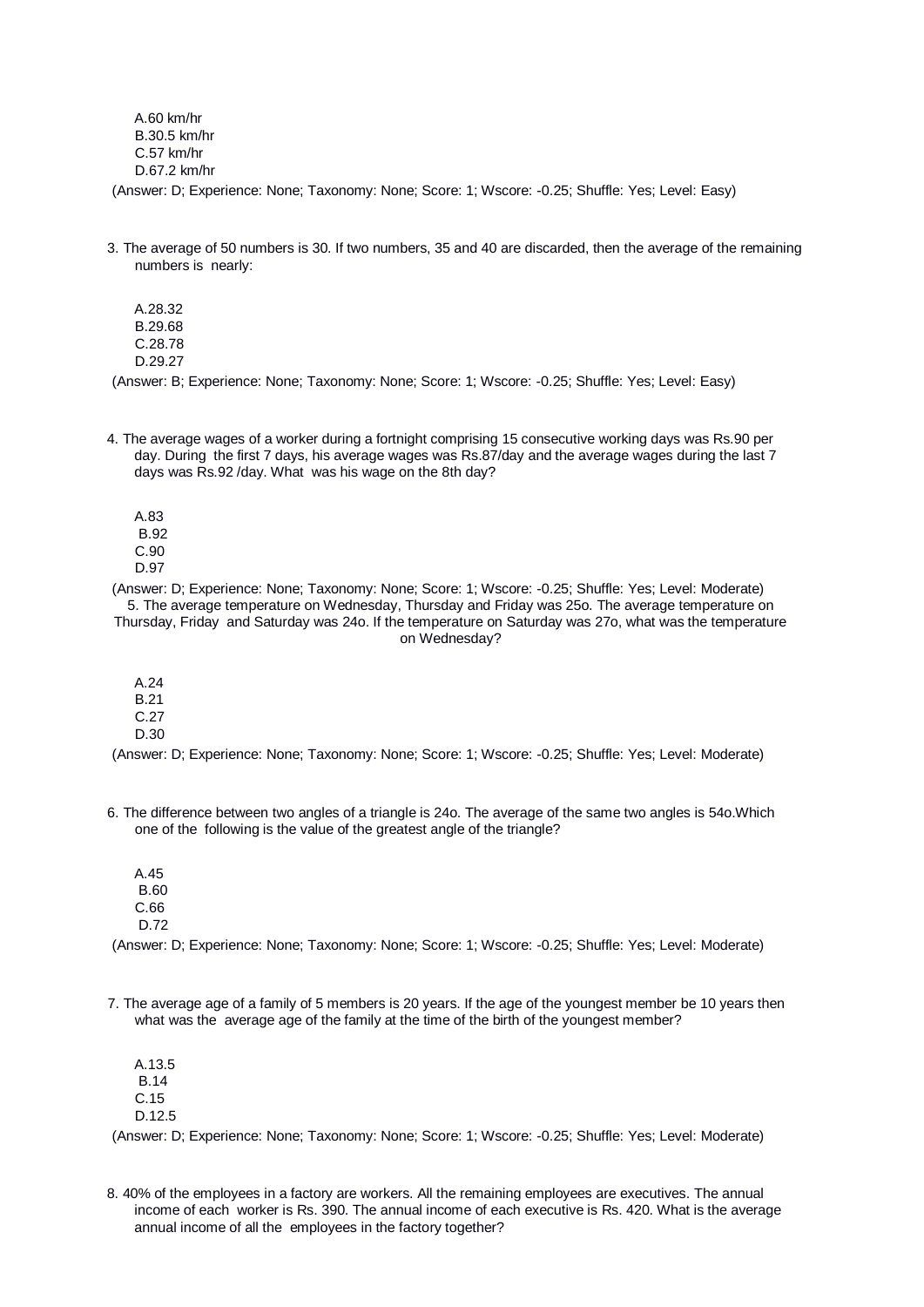A.390 B.405 C.408 D.415

(Answer: C; Experience: None; Taxonomy: None; Score: 1; Wscore: -0.25; Shuffle: Yes; Level: Difficult)

9. The average price of 10 books is Rs.12 while the average price of 8 of these books is Rs.11.75. Of the remaining two books, if the price of one book is 60% more than the price of the other, what is the price of each of these two books?

A.Rs. 5, Rs.7.50 B.Rs. 8, Rs. 12 C.Rs. 10, Rs. 16 D.Rs. 12, Rs. 14

(Answer: C; Experience: None; Taxonomy: None; Score: 1; Wscore: -0.25; Shuffle: Yes; Level: Difficult)

- 10. Of the three numbers, the first is twice the second and the second is twice the third. The average of the reciprocal of the numbers is 7/72. The numbers are:
	- A. 16, 8, 4 B. 20, 10, 5
	- C. 24, 12, 6
	- D. 36, 18, 9

(Answer: C; Experience: None; Taxonomy: None; Score: 1; Wscore: -0.25; Shuffle: Yes; Level: Difficult)

11. The average monthly salary of 12 workers and 3 managers in a factory was Rs. 600. When one of the manager whose salary was Rs. 720, was replaced with a new manager, then the average salary of the team went down to 580. What is the salary of the new manager?

A.570 B.420 C.690 D.640

(Answer: B; Experience: None; Taxonomy: None; Score: 1; Wscore: -0.25; Shuffle: Yes; Level: Difficult)

12. In an acoustics class, 120 students are male and 100 students are female. 25% of the male students and 20% of the female students are engineering students. 20% of the male engineering students and 25% of the female engineering students passed the final exam. What percentage of engineering students passed the exam?

A.5% B.10% C.16% D.22%

(Answer: D; Experience: None; Taxonomy: None; Score: 1; Wscore: -0.25; Shuffle: Yes;

Level: Easy) 13. If b equals 10% of a and c equals 20% of b, then which one of the following

equals 30% of c?

A.0%

B.5%

C.10%

D.40%

(Answer: D; Experience: None; Taxonomy: None; Score: 1; Wscore: -0.25; Shuffle: Yes; Level: Easy)

<sup>14.</sup> Two students appeared at an examination. One of them secured 9 marks more than the other and his marks was 56% of the sum of their marks. The marks obtained by them are: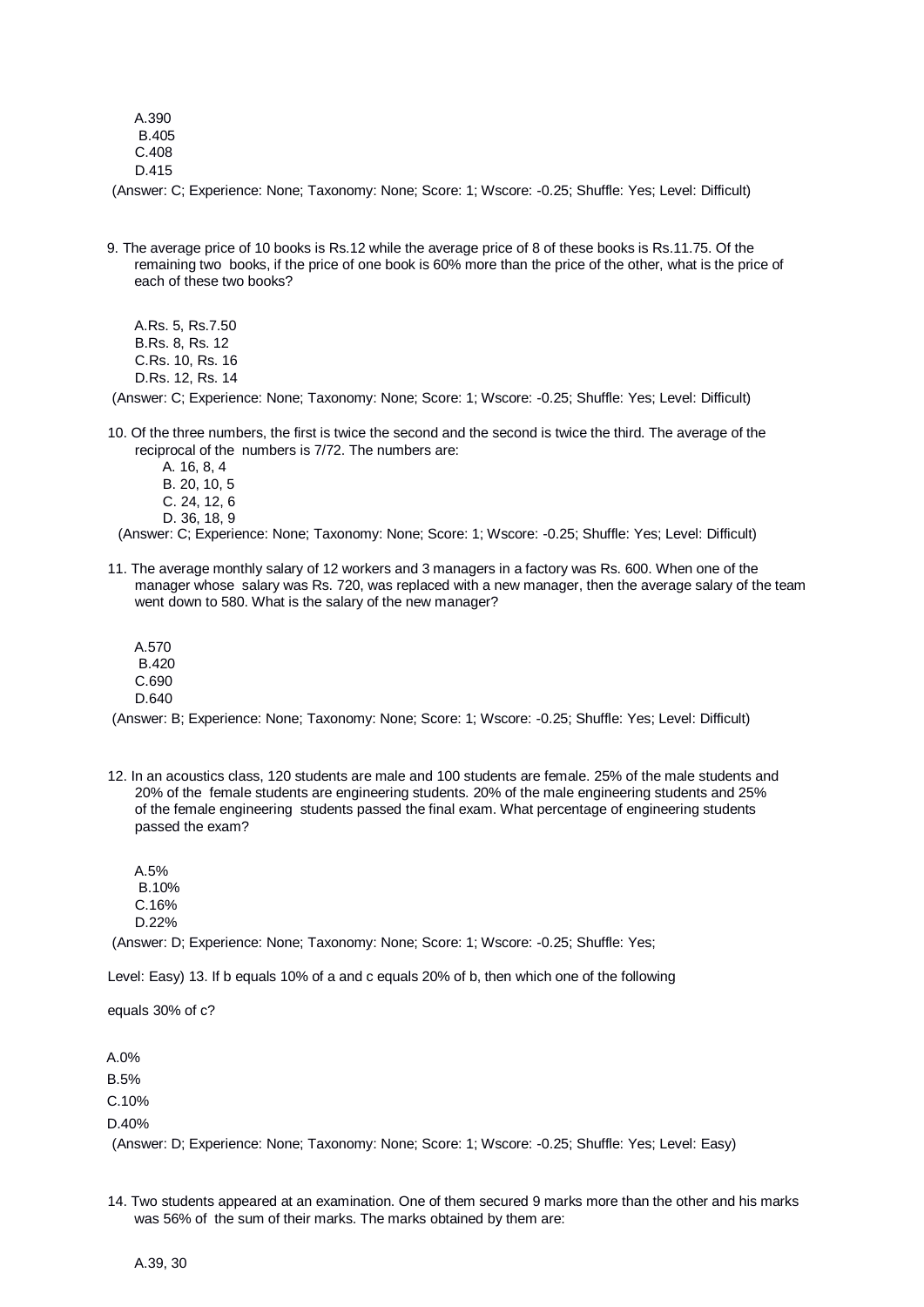B.41, 32

C.42, 33

D.43, 34

(Answer: C; Experience: None; Taxonomy: None; Score: 1; Wscore: -0.25; Shuffle: Yes; Level: Easy)

15. In an election contested by two parties, Party D secured 12% of the total votes more than Party R. If party R got 132,000 votes, by how many votes did it lose the election?

A.300,000 B.168,000

C.36,000 D.24,000

(Answer: C; Experience: None; Taxonomy: None; Score: 1; Wscore: -0.25; Shuffle: Yes; Level: Moderate)

- 16. A vendor sells 60 percent of apples he had and throws away 15 percent of the remainder. Next day he sells 50 percent of the remainder and throws away the rest. What percent of his apples does the vendor throw?
	- A. 17
	- B. 23
	- C. 77

D. None of these

(Answer: B; Experience: None; Taxonomy: None; Score: 1; Wscore: -0.25; Shuffle: Yes; Level: Moderate)

17. When processing flower-nectar into honeybees' extract, a considerable amount of water gets reduced. How much flower nectar must be processed to yield 1kg of honey, if nectar contains 50% water, and the honey obtained from this nectar contains 15% water?

A.1.5 kgs B.1.7 kgs C.3.33 kgs D.None of these

(Answer: B; Experience: None; Taxonomy: None; Score: 1; Wscore: -0.25; Shuffle: Yes; Level: Difficult)

18. 30% of the men are more than 25 years old and 80% of the men are less than or equal to 50 years old. 20% of all men play football. If 20% of the men above the age of 50 play football, what percentage of the football players are less than or equal to 50 years?

A.15% B.20% C.80% D.70%

(Answer: C; Experience: None; Taxonomy: None; Score: 1; Wscore: -0.25; Shuffle: Yes; Level:

Difficult) 19. B as a percentage of A is equal to A as a percentage of  $(A + B)$ . Find B as a

percentage of A.

A.62% B.73% C.41% D.57%

(Answer: A; Experience: None; Taxonomy: None; Score: 1; Wscore: -0.25; Shuffle: Yes; Level: Difficult)

20. If the price of petrol increases by 25% and Raj intends to spend only an additional 15% on petrol, by how much % will he reduce the quantity of petrol purchased?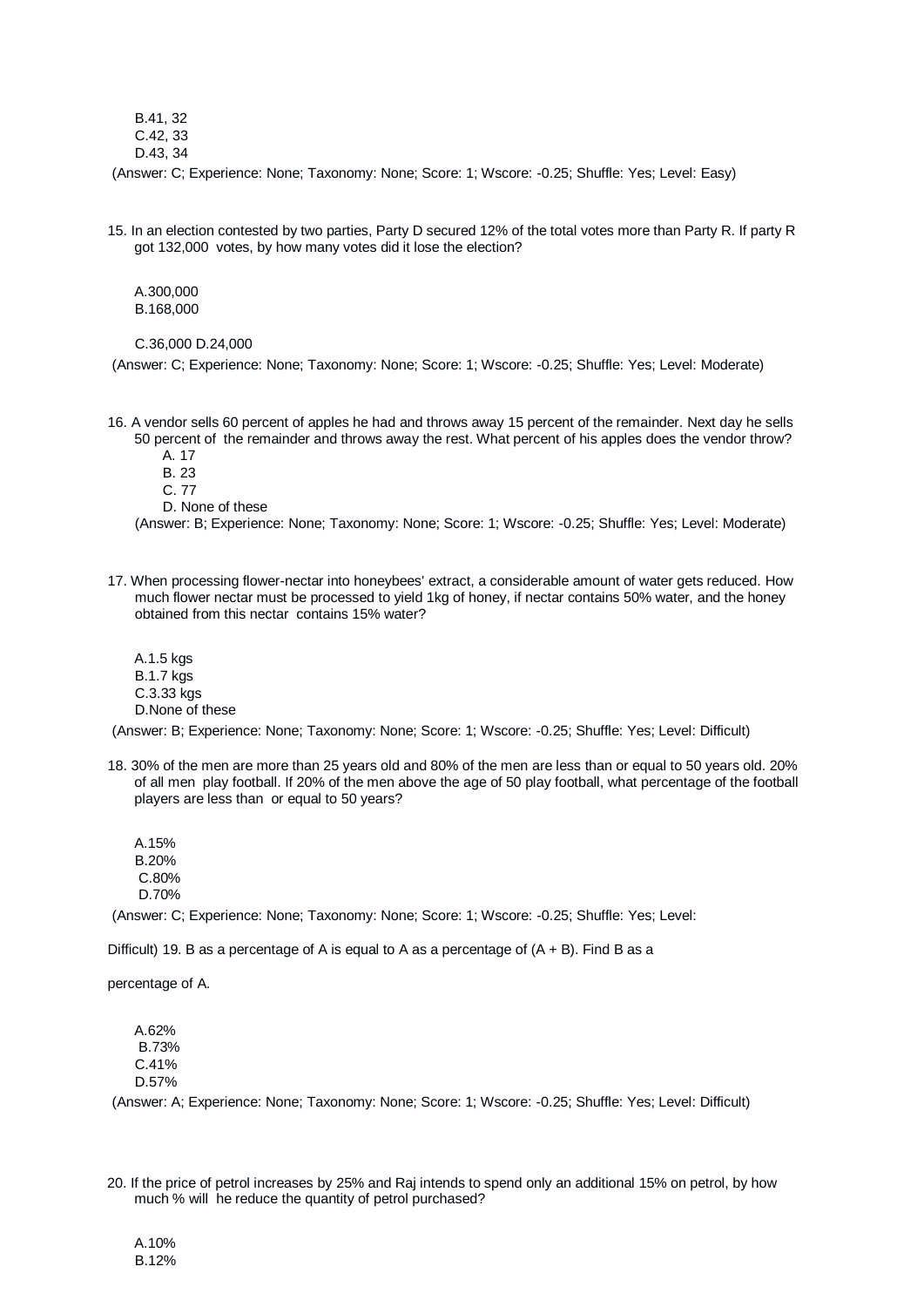C.8%

D.6.67%

(Answer: C; Experience: None; Taxonomy: None; Score: 1; Wscore: -0.25; Shuffle: Yes; Level: Difficult)

- 21. A candidate who gets 20% marks fails by 10 marks but another candidate who gets 42% marks gets 12% more than the passing marks. Find the maximum marks.
	- A.50
	- B.100

C.150

- D.200
- (Answer: B; Experience: None; Taxonomy: None; Score: 1; Wscore: -0.25; Shuffle: Yes; Level: Difficult) 22. Peter got 30% of the maximum marks in an examination and failed by 10 marks. However, Paul who took the same examination got 40% of the total marks and got 15 marks more than the passing marks. What were the passing marks in the examination?

A.35 B.250 C.75 D.85

(Answer: D; Experience: None; Taxonomy: None; Score: 1; Wscore: -0.25; Shuffle: Yes; Level: Difficult)

23. Each person in a group of 110 investors has investments in either equities or securities or both. Exactly 25% of the investors in equities have investments in securities, and exactly 40% of the investors in securities have investments in equities. How many have investments in equities?

A.65 B.80 C.120 D.135

(Answer: B; Experience: None; Taxonomy: None; Score: 1; Wscore: -0.25; Shuffle: Yes; Level:

Difficult) 24.Which of the following has most number of divisors?

A.99 B.101 C.176 D.182

(Answer: C; Experience: None; Taxonomy: None; Score: 1; Wscore: -0.25; Shuffle: Yes; Level: Easy)

25.If each of the three nonzero numbers a , b , and c is divisible by 3, then abc must be divisible by which one of the following the numbers?

A.8 B.27 C.81 D.121

(Answer: B; Experience: None; Taxonomy: None; Score: 1; Wscore: -0.25; Shuffle: Yes; Level: Easy)

26.A number when divided by a divisor leaves a remainder of 24. When twice the original number is divided by the same divisor, the remainder is 11. What is the value of the divisor?

A.13 B.59 C.35 D.37

(Answer: D; Experience: None; Taxonomy: None; Score: 1; Wscore: -0.25; Shuffle: Yes; Level:

Moderate) 27.The product of 4 consecutive even numbers is always divisible by: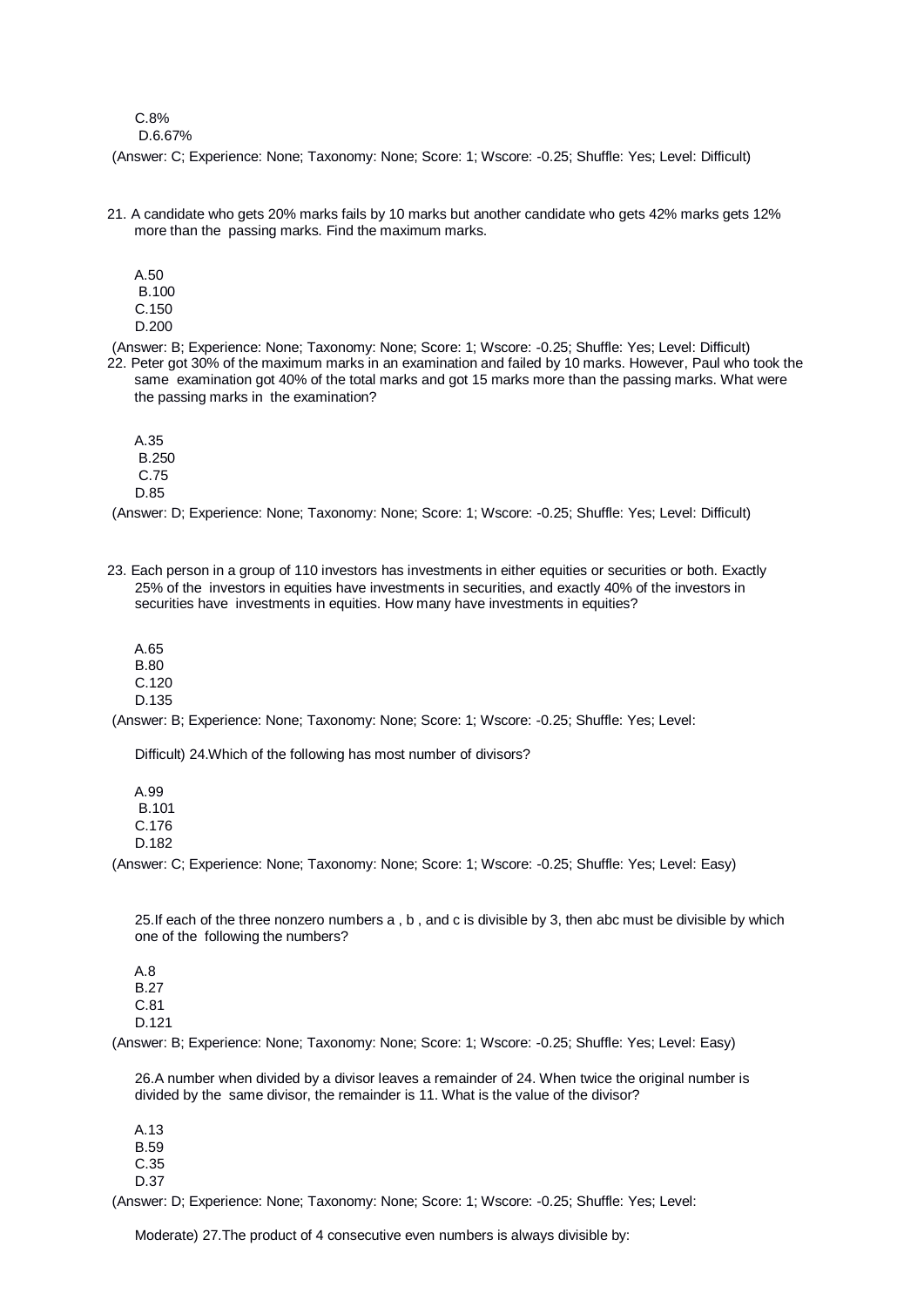A. 600 B.768 C.864 D.384

(Answer: D; Experience: None; Taxonomy: None; Score: 1; Wscore: -0.25; Shuffle: Yes; Level: Moderate)

28.Let n be the number of different 5 digit numbers, divisible by 4 with the digits 1, 2, 3, 4, 5 and 6, no digit being repeated in the numbers. What is the value of n? A.144 B.168 C.192 D.None of these

(Answer: C; Experience: None; Taxonomy: None; Score: 1; Wscore: -0.25; Shuffle: Yes; Level: Difficult)

29.Three gold coins of weight 780gm, 840gm and 960gm are cut into small pieces, all of which have the equal weight. Each piece must be heavy as possible. If one such piece is shared by two persons, then how many persons are needed to give all the pieces of gold coins?

A.86 B.70 C.43 D.35

(Answer: A; Experience: None; Taxonomy: None; Score: 1; Wscore: -0.25; Shuffle: Yes; Level: Difficult)

30.Each of X alarm tolls at regular intervals. All of them tolls together twelve times a day. No two alarm at equal intervals of time. If each alarm tolls after a whole number of minutes, what is the maximum possible value of X?

A.14 B.16 C.18

D.20

(Answer: B; Experience: None; Taxonomy: None; Score: 1; Wscore: -0.25; Shuffle: Yes; Level: Difficult) Part A

Three of the words will be in the same classification; the remaining one will not be. Your answer will be the one word that does NOT belong in the same classification as the others.

1. Which word does NOT belong with the others?

a. leopard

b. cougar

c. elephant

d. lion

(Answer: C; Experience: None; Taxonomy: None; Score: 1; Wscore: -0.25; Shuffle: Yes; Level: Easy)

2. Which word does NOT belong with the others?

a. couch

b. rug

c. table

d. chair

(Answer: B; Experience: None; Taxonomy: None; Score: 1; Wscore: -0.25; Shuffle: Yes; Level: Easy)

3. Which word does NOT belong with the others?

a. tape

b. twine

c. cord

d. yarn

(Answer: A; Experience: None; Taxonomy: None; Score: 1; Wscore: -0.25; Shuffle: Yes; Level: Easy)

4. Which word does NOT belong with the others?

a. guitar

b. flute

c. violin

d. cello

(Answer: B; Experience: None; Taxonomy: None; Score: 1; Wscore: -0.25; Shuffle: Yes; Level: Easy)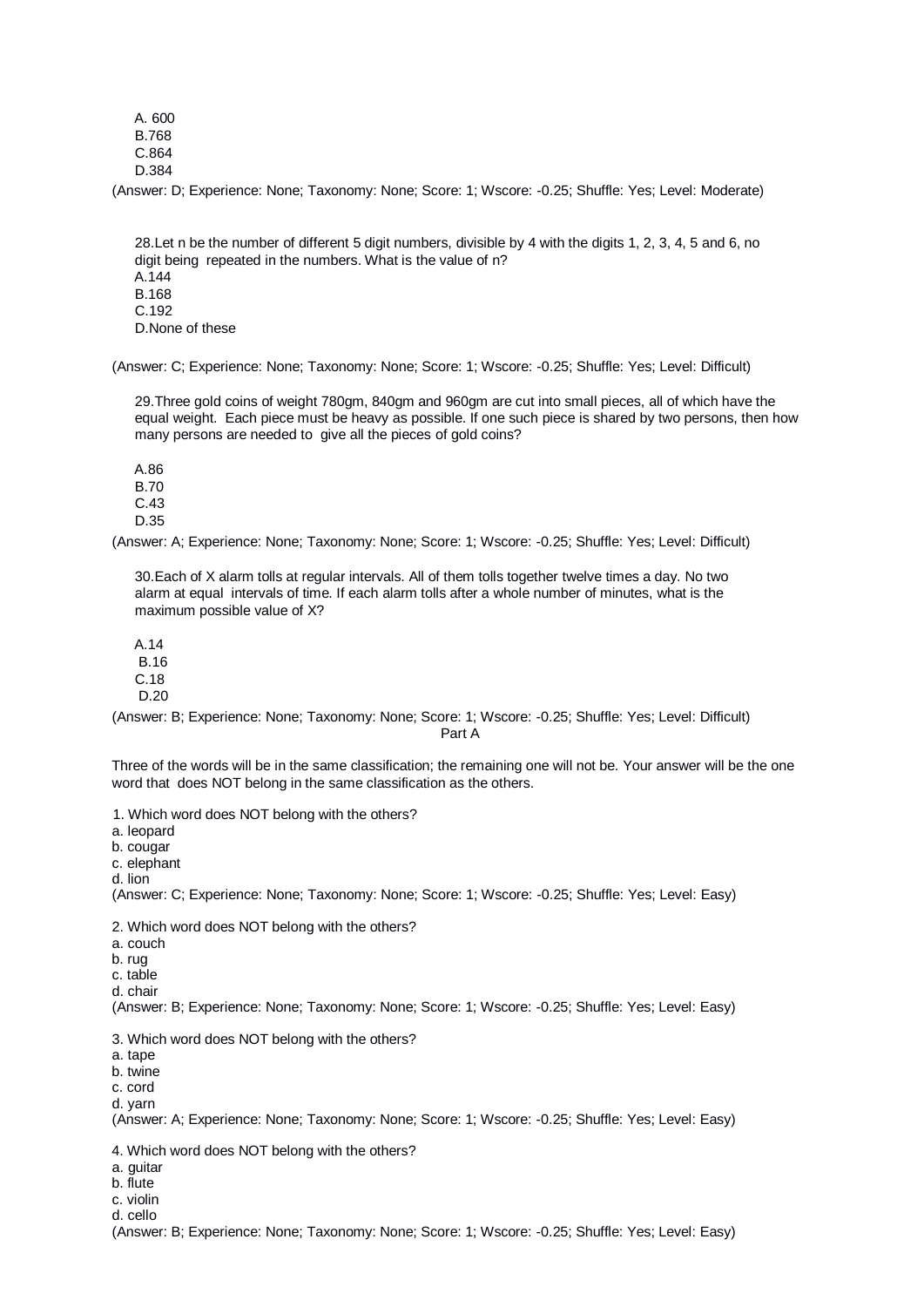5. Which word does NOT belong with the others?

a. tulip

b. rose

c. bud

d. daisy

(Answer: C; Experience: None; Taxonomy: None; Score: 1; Wscore: -0.25; Shuffle: Yes; Level: Moderate)

- 6. Which word does NOT belong with the others?
- a. tire
- b. steering wheel
- c. engine
- d. car

(Answer: D; Experience: None; Taxonomy: None; Score: 1; Wscore: -0.25; Shuffle: Yes; Level: Moderate)

7 Which word does NOT belong with the others?

a. parsley

b. basil

c. dill

d. mayonnaise

(Answer: D; Experience: None; Taxonomy: None; Score: 1; Wscore: -0.25; Shuffle: Yes; Level: Easy)

- 8. Which word does NOT belong with the others?
- a. branch
- b. dirt

c. leaf

d. root

(Answer: B; Experience: None; Taxonomy: None; Score: 1; Wscore: -0.25; Shuffle: Yes; Level: Difficult)

9. Which word does NOT belong with the others?

a. unimportant

b. trivial

c. insignificant

d. familiar

(Answer: D; Experience: None; Taxonomy: None; Score: 1; Wscore: -0.25; Shuffle: Yes; Level: Easy)

10. Which word does NOT belong with the others?

- a. book
- b. index
- c. glossary

d. chapter

(Answer: A; Experience: None; Taxonomy: None; Score: 1; Wscore: -0.25; Shuffle: Yes; Level: Easy)

# **Directions (Qs. 11 – 20)** Find the analogies from amongst the options which is similar

to the pair given in Bold 11. BINDING : BOOK a. criminal : gang b. display : museum c. artist : carpenter d. frame : picture (Answer: D; Experience: None; Taxonomy: None; Score: 1; Wscore: -0.25; Shuffle: Yes; Level: Easy) 12 EXPLORE : DISCOVER a. read : skim b. research : learn c. write : print d. think : relate (Answer: B; Experience: None; Taxonomy: None; Score: 1; Wscore: -0.25; Shuffle: Yes; Level: Easy) 13. COTTON : BALE a. butter : churn b. wine : ferment c. grain : shock d. curd : cheese (Answer: C; Experience: None; Taxonomy: None; Score: 1; Wscore: -0.25; Shuffle: Yes; Level: Moderate)

14. DIVISION : SECTION a. layer : tier b. tether : bundle c. chapter : verse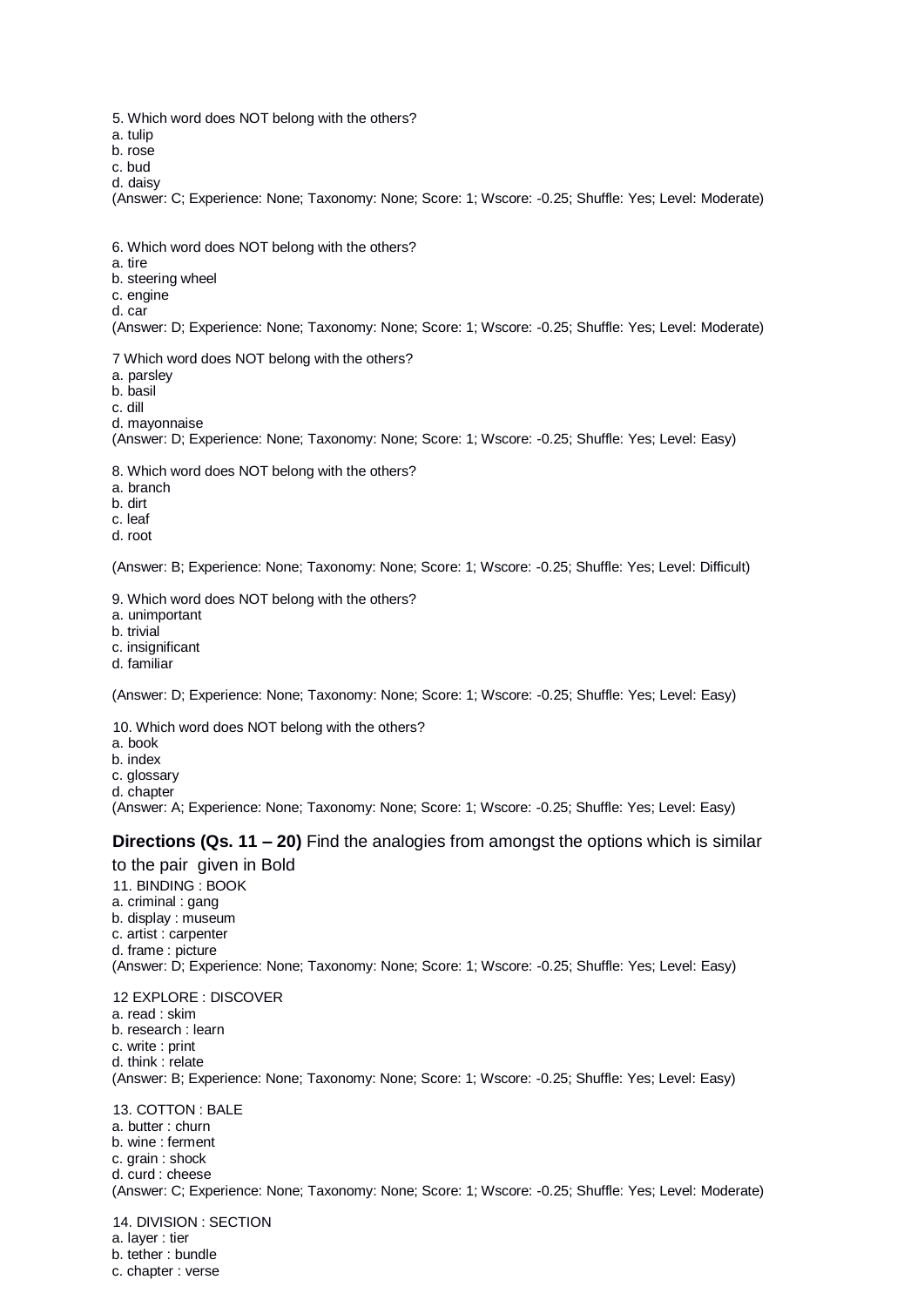d. riser : stage (Answer: A; Experience: None; Taxonomy: None; Score: 1; Wscore: -0.25; Shuffle: Yes; Level: Moderate) 15.PASTORAL : RURAL a. metropolitan : urban b. harvest : autumn c. agrarian : benevolent d. sleepy : nocturnal (Answer: A; Experience: None; Taxonomy: None; Score: 1; Wscore: -0.25; Shuffle: Yes; Level: Moderate) 16.WAITRESS : RESTAURANT a. doctor : diagnosis b. actor : role c. driver : truck d. teacher : school (Answer: D; Experience: None; Taxonomy: None; Score: 1; Wscore: -0.25; Shuffle: Yes; Level: Easy) 17.FINCH : BIRD a. frog : toad b. elephant : reptile c. Dalmatian : dog d. collie : marsupial (Answer: C; Experience: None; Taxonomy: None; Score: 1; Wscore: -0.25; Shuffle: Yes; Level: Moderate) 18.RAIN : DRIZZLE a. swim :dive b. hop : shuffle c. juggle : bounce d. run : jog (Answer: D; Experience: None; Taxonomy: None; Score: 1; Wscore: -0.25; Shuffle: Yes; Level: Easy) 19.SKEIN : YARN a. squeeze : lemon b. fire : coal c. ream : paper d. tree : lumber (Answer: C; Experience: None; Taxonomy: None; Score: 1; Wscore: -0.25; Shuffle: Yes; Level: Difficult) 20.TAILOR : SUIT a. scheme : agent b. edit : manuscript c. revise : writer d. mention : opinion (Answer: B; Experience: None; Taxonomy: None; Score: 1; Wscore: -0.25; Shuffle: Yes; Level: Easy) Q21-26 is set of questions that ask you to translate from an Artificial(imaginary) language into English. The best way to approach these questions is to translate each word element. 21. Here are some words translated from an artificial language. agnoscrenia means poisonous spider. delanocrenia means poisonous snake. agnosdeery means brown spider. Which word could mean "black widow spider"? a. deeryclostagnos b. agnosdelano c. agnosvitriblunin d. trymuttiagnos (Answer: C; Experience: None; Taxonomy: None; Score: 1; Wscore: -0.25; Shuffle: Yes; Level: Difficult) 22. Here are some words translated from an artificial language. myncabel means saddle horse. conowir means trail ride. cabelalma means horse blanket. Which word could mean "horse ride"? a. cabelwire b. conocabel c. almamyn d. conoalma (Answer: A; Experience: None; Taxonomy: None; Score: 1; Wscore: -0.25; Shuffle: Yes; Level: Difficult)

23. Here are some words translated from an artificial language. godabim means kidney stones.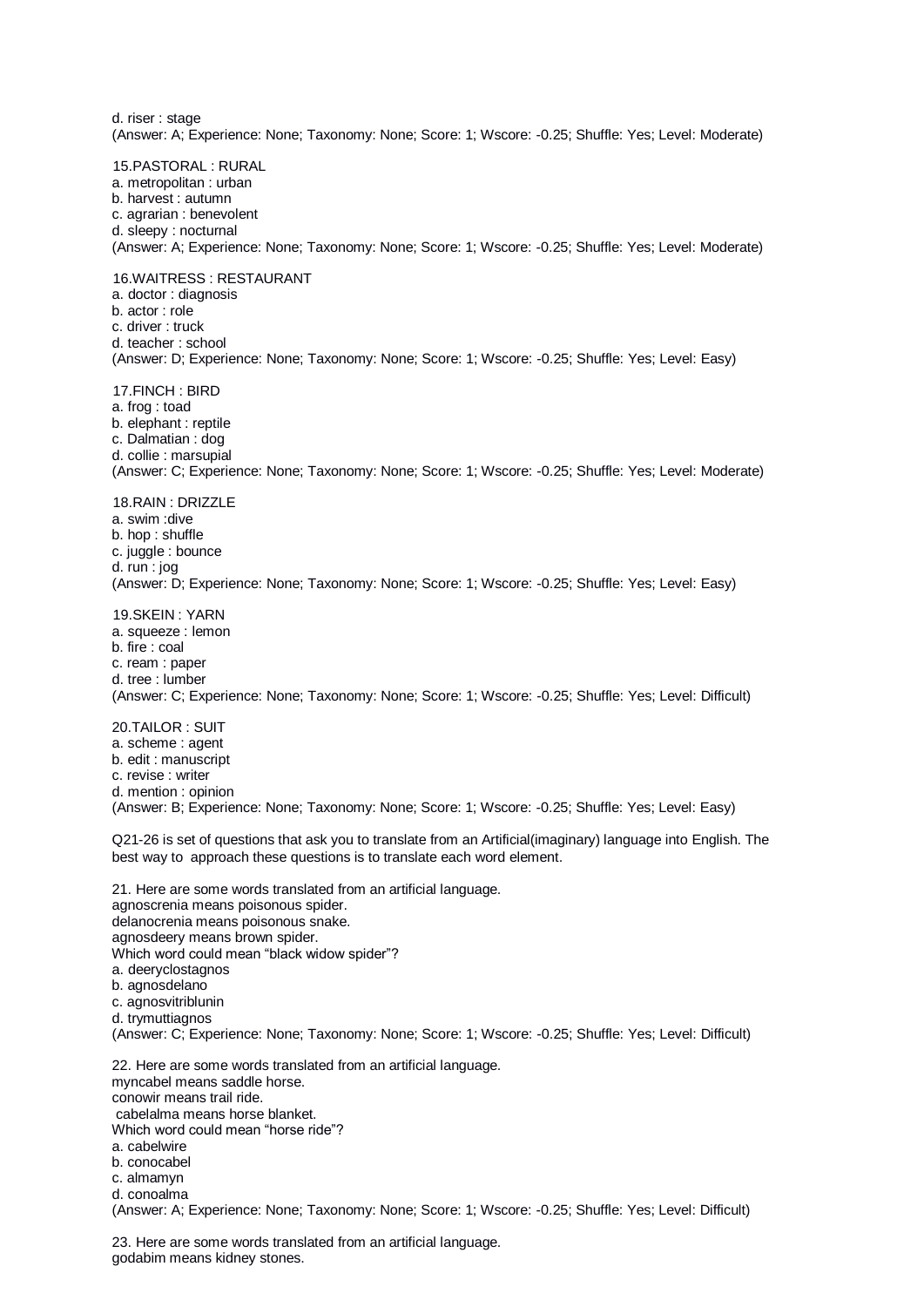romzbim means kidney beans. romzbako means wax beans. Which word could mean "wax statue"? a. godaromz b. lazbim c. wasibako d. romzpeo (Answer: C; Experience: None; Taxonomy: None; Score: 1; Wscore: -0.25; Shuffle: Yes; Level: Difficult)

24.Here are some words translated from an artificial language. tamceno means sky blue. cenorax means blue cheese. aplmitl means star bright. Which word could mean "bright sky"? a. cenotam b. mitltam c. raxmitl d. aplceno (Answer: B; Experience: None; Taxonomy: None; Score: 1; Wscore: -0.25; Shuffle: Yes; Level: Difficult) 25.Here are some words translated from an artificial language.

gorblflur means fan belt. pixngorbl means ceiling fan. arthtusl means tile roof. Which word could mean "ceiling tile"? a. gorbltusl b. flurgorbl c. arthflur d. pixnarth (Answer: D; Experience: None; Taxonomy: None; Score: 1; Wscore: -0.25; Shuffle: Yes; Level: Difficult)

26. Here are some words translated from an artificial language.. hapllesh means cloudburst. srenchoch means pinball. resbosrench means ninepin. Which word could mean "cloud nine"?

- a. leshsrench
- b. ochhapl
- c. haploch
- d. haplresbo

(Answer: D; Experience: None; Taxonomy: None; Score: 1; Wscore: -0.25; Shuffle: Yes; Level: Difficult)

27. Walk into any supermarket or pharmacy and you will find several shelves of products designed to protect adults and children from the sun. Additionally, a host of public health campaigns have been created, including National Skin Cancer Awareness Month, that warn us about the sun's damaging UV rays and provide guidelines about protecting ourselves.While warnings about the sun's dangers are frequent, a recent survey found that fewer than half of all adults adequately protect themselves from the sun.This paragraph best supports the statement that

a. children are better protected from the sun's dangerous rays than adults.

b. sales of sun protection products are at an all-time high.

c. adults are not heeding the warnings about the dangers of sun exposure seriously enough.

d. more adults have skin cancer now than ever before.

(Answer: C; Experience: None; Taxonomy: None; Score: 1; Wscore: -0.25; Shuffle: Yes; Level: Difficult)

28. Yoga has become a very popular type of exercise,but it may not be for everyone. Before you sign yourself up for a yoga class, you need to examine what it is you want from your fitness routine. If you're looking for a high-energy, fast-paced aerobic workout, a yoga class might not be your best choice. This paragraph best supports the statement that a. yoga is more popular than high-impact aerobics.

b. before embarking on a new exercise regimen,you should think about your needs

and desires. c. yoga is changing the world of fitness in major ways.

d. yoga benefits your body and mind.

(Answer: B; Experience: None; Taxonomy: None; Score: 1; Wscore: -0.25; Shuffle: Yes; Level: Difficult)

29. For too long, school cafeterias, in an effort to provide food they thought would be appetizing to young people, mimicked fast-food restaurants, serving items such as burgers and fries, pizza, hot dogs, and fried chicken. School districts nationwide are now addressing this trend by incorporating some simple and inexpensive options that will make cafeteria lunches healthier while still appealing to students. This paragraph best supports the statement that

a. school cafeterias have always emphasized nutritional guidelines over any other considerations. b. young people would rather eat in a school cafeteria than a local fastfood restaurant.

c. school lunch menus are becoming healthier due to major new initiatives on the part of school districts. d. it is possible to make school lunches both healthier and appealing without spending a great deal of money and undertaking a radical transformation.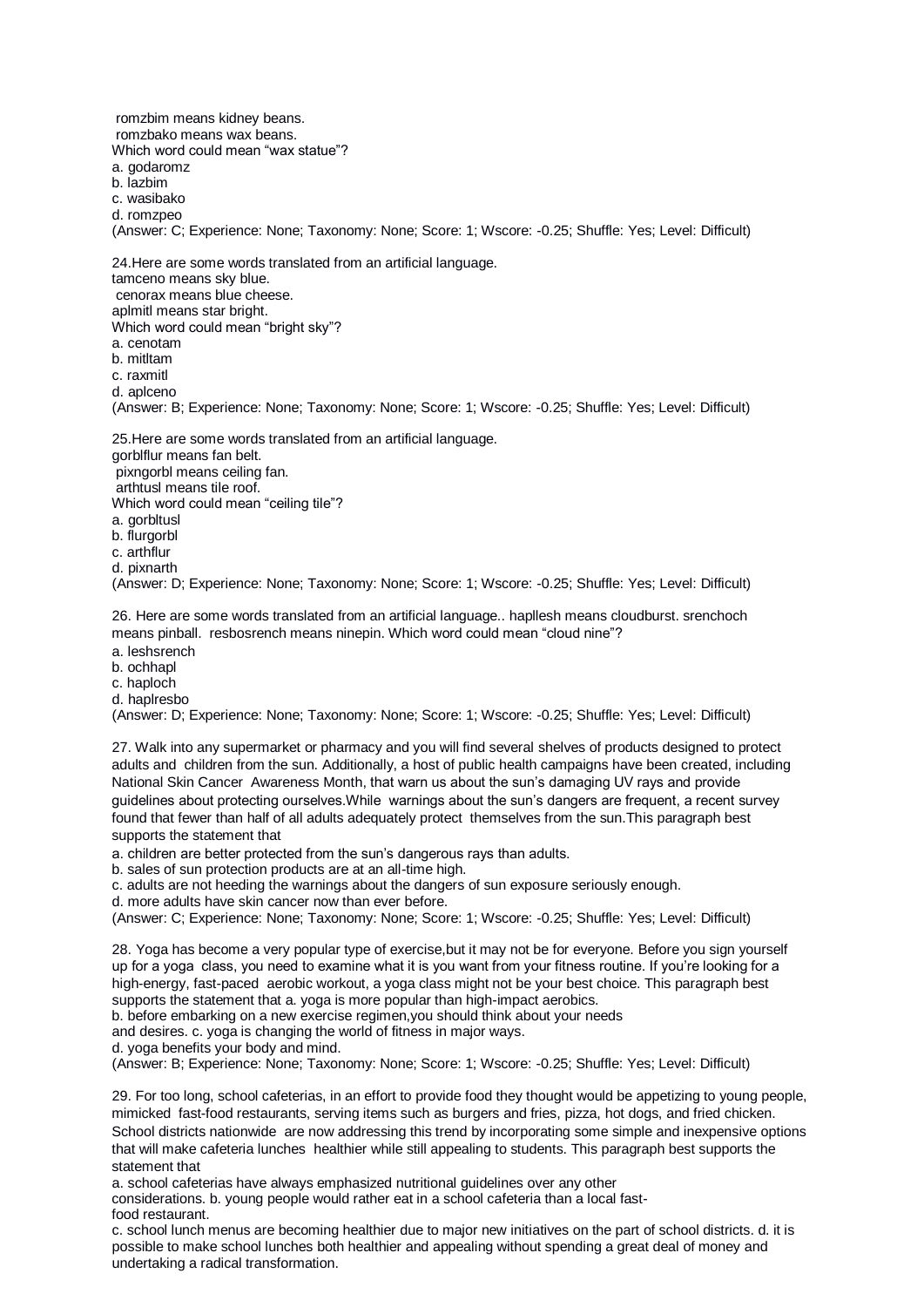(Answer: D; Experience: None; Taxonomy: None; Score: 1; Wscore: -0.25; Shuffle: Yes; Level: Difficult)

30.During the last six years, the number of practicing physicians has increased by about 20%. During the same time period, the number of healthcare managers has increased by more than 600%. These percentages mean that many doctors have lost the authority to make their own schedules, determine the fees that they charge, and decide on prescribed treatments. This paragraph best supports the statement that doctors

a. resent the interference of healthcare managers.

b. no longer have adequate training.

c. care a great deal about their patients.

d. are less independent than they used to be.

(Answer: D; Experience: None; Taxonomy: None; Score: 1; Wscore: -0.25; Shuffle: Yes; Level: Difficult) Verbal Analytical Part B

Directions Q1-7 :Read the Passage below and select the answers from the options.

Although European decisions during the 16th and 17th centuries to explore, trade with, and colonize large portions of the world brought tremendous economic wealth and vast geographic influence, the enormous success of European maritime ventures during the age of exploration also engendered a litany of unintended consequences for most of the nations with which Europe interacted. Due to their incredible military force, religious zeal, and uncompromising goal of profit, Europeans often imposed their traditions, values, and customs on the people with whom they traded. They frequently acted without regard to the long-term welfare of others as their principal concern was short-term economic gain. Since many nations that traded with Europe placed high value on their historical customs, some natives became deeply disconcerted by the changes that occurred as a result of European power. These factors, coupled with perennial domestic political instability, caused numerous countries to grow increasingly resistant to European influence.

One potent example of this ideological shift can be seen in the actions of the Tokugawa government of Japan. In its Seclusion Edict of 1636, the government attempted to extricate cultural interactions with Europe from the intimate fabric of Japanese society. The Edict attempted to accomplish this by focusing on three areas. First, it sought to curb cultural exchange by eliminating people bringing European ideas into Japan. The Edict stated, "Japanese ships shall by no means be sent abroad….All Japanese residing abroad shall be put to death when they return home." Second, the Edict focused on limiting trade. Articles 11 through 17 of the Edictimposed stringent regulations on trade and commerce. Third, the government banned Christianity, which it saw as an import from Europe that challenged the long-established and well-enshrined religious traditions of Japan. The government went to considerable lengths to protect its culture. Article eight of the Edict stated, "Even ships shall not be left untouched in the matter of exterminating Christians."

With the example of Japan and the examples of other countries that chose a different response to European influence, it is perhaps not too far of a stretch to conclude that Japan made the right decision in pursuing a path of relative isolationism. As history unfolded during the next 400 years, in general, countries that embraced European hegemony, whether by choice or by force, tended to suffer from pernicious wealth inequality, perennial political instability, and protracted underdevelopment.

1.It can best be inferred from the passage that in 1636, the Japanese government:

A.Saw its citizens living abroad as potential threats

B.Considered all foreign religions a danger

C.Disagreed with the European philosophy that trade brought wealth

D.Foresaw the economic dangers of European trade and imperialism

(Answer: A; Experience: None; Taxonomy: None; Score: 1; Wscore: -0.25; Shuffle: Yes; Level: Difficult) 2.Which of the following best characterizes the most significant motivation for Europe's behaviour with Japan during the 17th century?

A.Religious zeal B.Long-term political concerns C.Short-term economic self-interest D.Cultural imperialism (Answer: C; Experience: None; Taxonomy: None; Score: 1; Wscore: -0.25; Shuffle: Yes; Level: Difficult)

3.The author most likely included the quotation from Article Eight of the Edict at the end of the second

paragraph to:

A.Highlight the venomous anger many Japanese leaders felt toward the importation of foreign religions B.Emphasize the determination of the Japanese government to protect itself from foreign influences it saw as damaging C.Illustrate how pervasive foreign religious influence had become in Japanese society D.Emphasize that European economic influence offered no justification for the Edict and the government relied instead on foreign religious influence to justify the Edict

(Answer: B; Experience: None; Taxonomy: None; Score: 1; Wscore: -0.25; Shuffle: Yes; Level: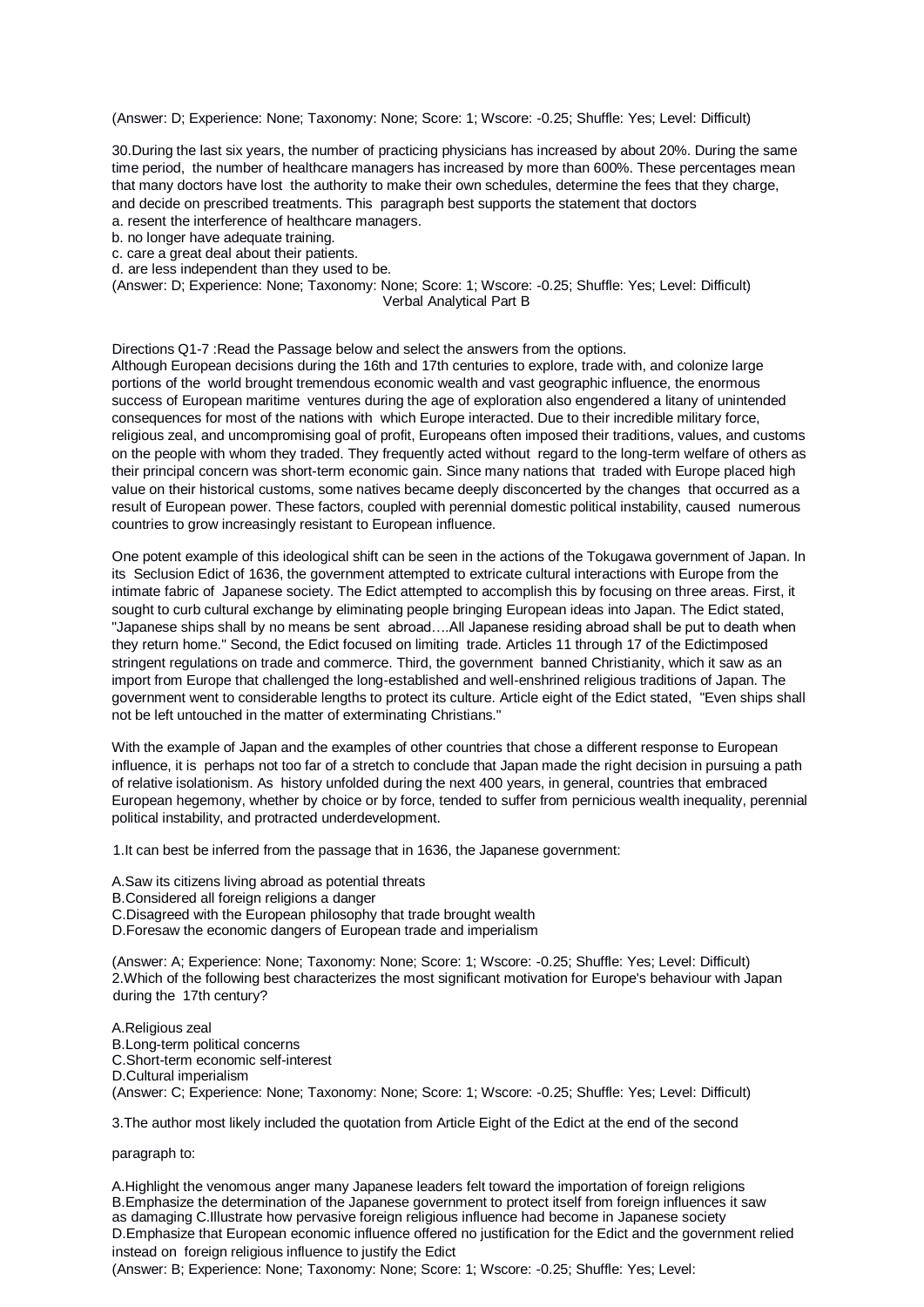Difficult) 4.Based upon the passage, the author would likely agree most strongly with which of the

following statements:

A.European decisions made during the 16th and 17th centuries in dealing with Japan represent an aberration from the typical pattern of European decisions

B.Japanese rulers who responded with ferocity to European influence bear part of the responsibility for the caustic European Japanese relationship that ensued

C.With the hindsight of history, Japan likely made the appropriate decision in extricating itself from European influence D.European religious and cultural values conflicted with European economic behaviour toward Japan (Answer: C; Experience: None; Taxonomy: None; Score: 1; Wscore: -0.25; Shuffle: Yes; Level: Difficult)

5.According to the passage, which of the following constituted the biggest reason for the Seclusion Edict of 1636?

A.Japanese economic potential would be hampered in the long-term

B.European trade amounted to a disproportionate transfer of wealth

C.With growing European influence, the potential for European military action against the Japanese government became too large

D.Traditional Japanese culture and way of life were threatened by European influence

(Answer: D; Experience: None; Taxonomy: None; Score: 1; Wscore: -0.25; Shuffle: Yes; Level: Difficult)

6.According to the passage, the Japanese government took all of the following actions in an attempt to protect Japanese culture and way of life EXCEPT:

A.Prohibit Japanese from visiting other countries, even to see family

B.Execute Japanese citizens who settled in other countries but later decided to return to Japan

C.Heavily regulate foreign economic trade

D.Prohibit criticism of the feudal shogun system of government

(Answer: D; Experience: None; Taxonomy: None; Score: 1; Wscore: -0.25; Shuffle: Yes; Level: Difficult)

7.The primary purpose of the above given passage is to:

A.Explain the actions of the Tokugawa government of Japan

B.Compare the results of countries that pursued protectionism with those that pursued globalization C.Explore the consequences of some European trade and exploration along with analysing a country's response to it D.Argue for the success of European trade as a means to create wealth and exert influence

(Answer: C; Experience: None; Taxonomy: None; Score: 1; Wscore: -0.25; Shuffle: Yes; Level:

Difficult) Directions Q8-12 Fill in the Blanks

8 Rajeev failed in the examination because none of her answers were \_\_\_\_\_\_\_ to the questions asked. A. allusive B. revealing C. pertinent D. referential

(Answer: C; Experience: None; Taxonomy: None; Score: 1; Wscore: -0.25; Shuffle: Yes; Level: Difficult)

9. There are **zeta in the issue of giving bonus to the employees.** A. independent B. divergent C. modest D. adverse

(Answer: B; Experience: None; Taxonomy: None; Score: 1; Wscore: -0.25; Shuffle: Yes; Level: Difficult) 10. Man who has committed such an \_\_\_\_\_\_\_ crime must get the most severe

punisgment. A. injurious B. unchritable C. unworhty D. admoniable

(Answer: D; Experience: None; Taxonomy: None; Score: 1; Wscore: -0.25; Shuffle: Yes; Level: Difficult)

11. He has \_\_\_\_\_\_\_ people visiting him at his house because he fars it will cause discomfort to neighbours A. curtailed B. requested C. stopped D. warned

(Answer: C; Experience: None; Taxonomy: None; Score: 1; Wscore: -0.25; Shuffle: Yes; Level: Difficult)

12. Although he never learnt to read, his exceptional memory and enquiring mind eventually made him a very man.

A. dedicated B. erudite C. pragmatic D. Benevolent

(Answer: B; Experience: None; Taxonomy: None; Score: 1; Wscore: -0.25; Shuffle: Yes; Level: Difficult)

Directions Q13-14: Choose the most logical order of sentences from among the given choices to construct a coherent paragraph

13 A. Electronic transactions are happening in closed group networks and Internet. Electronic commerce is one of the most important aspects of Internet to emerge.

B. Cash transactions offer both privacy and anonymity as it does not contain information that can be used to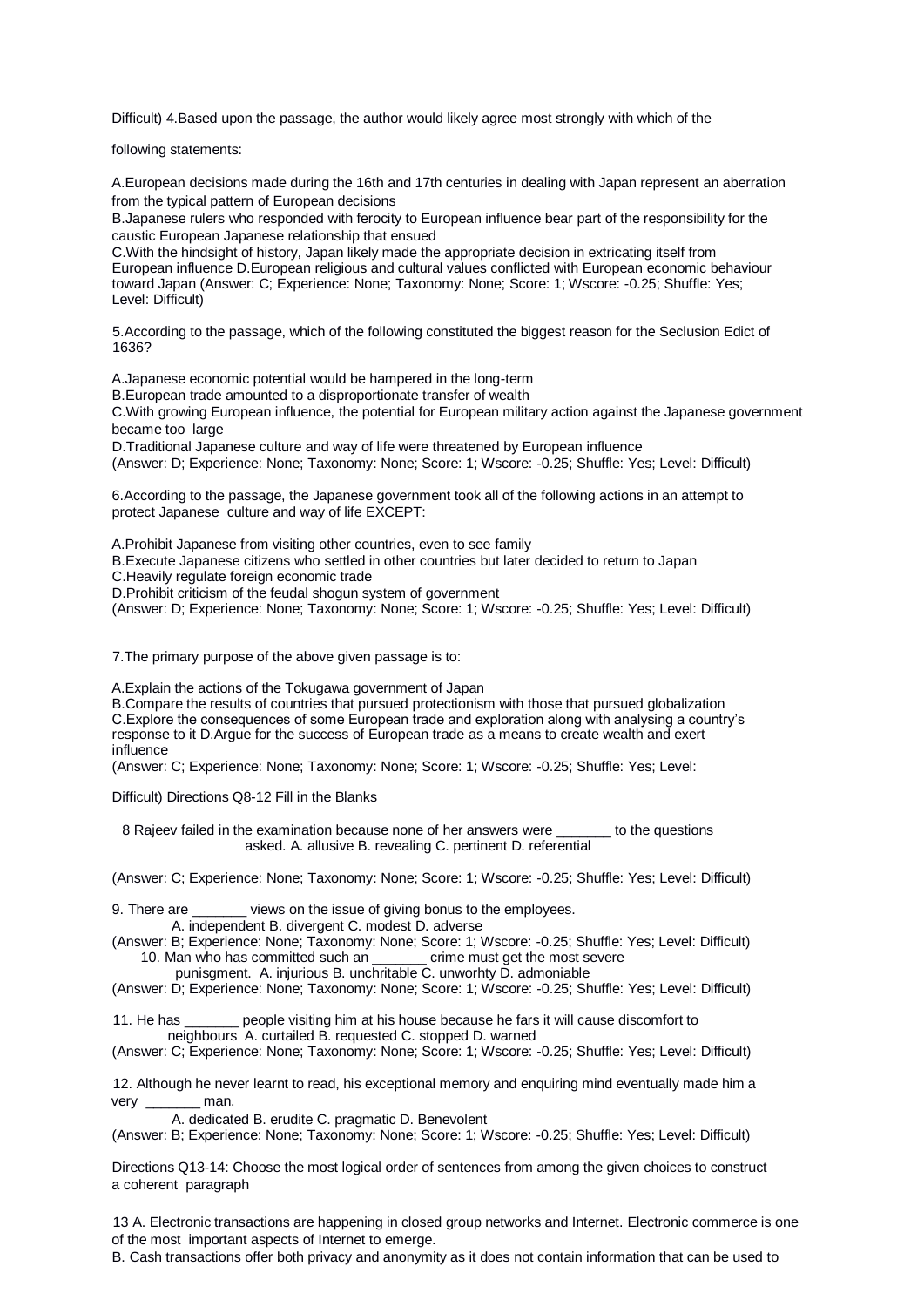identify the parties nor the transaction history.

C. To support e-commerce, we need effective payment systems and secure communication channels and data integrity. D. The whole structure of traditional money is built on faith and so will electronic money have to be. E. Moreover, money is worth what it is because we have come to accept it.

1. BEDAC

2. ABCDE

- 3. DCEAB
- 4. DCEBA

(Answer: A; Experience: None; Taxonomy: None; Score: 1; Wscore: -0.25; Shuffle: Yes; Level: Moderate)

14. A. Food manufactures spend more on advertising than any other manufacturing group and the nation's grocery stores rank first among all retailers.

B. Food product lead in expenditures for network and spot television advertisements, discount coupons, trading stamps, contests, and other forms of premium advertising.

C. Foods are overwhelming the most advertised group of all consumer products in the U.S.

D. In other media- newspapers, magazines, newspaper supplements, billboard and radio, food advertising expenditures rank near the top.

A.ABCD B. CBDA C.CBAD

D.CADB

(Answer: B; Experience: None; Taxonomy: None; Score: 1; Wscore: -0.25; Shuffle: Yes; Level: Moderate)

Directions Q15-22 Answer the questions based on information provided in the passage

15.Mr. Janeck: I don't believe Stevenson will win the election for governor. Few voters are willing to elect a businessman with no political experience to such a responsible public office.

Ms. Siuzdak: You're wrong. The experience of running a major corporation is a valuable preparation for the task of running a state government.

M. Siuzdak's response shows that she has interpreted Mr. Janeck's remark to imply which of the following? (A) Mr. Janeck considers Stevenson unqualified for the office of governor.

(B) No candidate without political experience has ever been elected governor of a state.

(C) Mr. Janeck believes that political leadership and business leadership are closely analogous. (D) A career spent in the pursuit of profit can be an impediment to one's ability to run a state government fairly.

(Answer: A; Experience: None; Taxonomy: None; Score: 1; Wscore: -0.25; Shuffle: Yes; Level: Difficult)

16.Which of the following best completes the passage below?

One tax-reform proposal that has gained increasing support in recent years is the flat tax, which would impose a uniform tax rate on incomes at every level. Opponents of the flat tax say that a progressive tax system, which levies a higher rate of taxes on higher-income taxpayers, is fairer, placing the greater burden on those better able to bear it. However, the present crazy quilt of tax deductions, exemptions, credits, and loopholes benefits primarily the high-income taxpayer, who is consequently able to reduce his or her effective tax rate, often to a level below that paid by the lower-income taxpayer. Therefore, \_\_\_\_\_\_ (A) higher-income taxpayers are likely to lend their support to the flat-tax proposal now being considered by Congress (B) a flat-tax system that allowed no deductions or exemptions would substantially increase actual government revenues

(C) the lower-income taxpayer might well be penalized by the institution of a flat-tax system in

this country (D) the progressive nature of our present tax system is more illusory than real

(Answer: D; Experience: None; Taxonomy: None; Score: 1; Wscore: -0.25; Shuffle: Yes; Level: Difficult) 17. At one time, European and Japanese companies tried to imitate their American rivals. Today, American appliance manufacturers import European scientists to lead their research staffs; American automakers design cars that mimic the styling of German, Italian, and French imports; and American electronics firms boast in their advertising of "Japanese-style" devotion to quality and reliability. In the world of high technology, America has lost the battle for international prestige. Each of the following statements, if true, would help to support the claim above EXCEPT:

(A) An American camera company claims in its promotional literature to produce cameras "as fine as the best Swiss imports."

(B) An American maker of stereo components designs its products to resemble those of a popular Japanese firm. (C) An American manufacturer of video games uses a brand name chosen because it sounds like a Japanese word. (D) An American maker of frozen foods advertises its dinners as "Real European-style entrees prepared by fine French and Italian chefs."

(Answer: D; Experience: None; Taxonomy: None; Score: 1; Wscore: -0.25; Shuffle: Yes; Level: Difficult)

18. Johnson is on firm ground when he asserts that the early editors of Dickinson's poetry often distorted her intentions. Yet Johnson's own, more faithful, text is still guilty of its own forms of distortion. To standardize Dickinson's often indecipherable handwritten punctuation by the use of the dash is to render permanent a casual mode of poetic phrasing that Dickinson surely never expected to see in print. It implies that Dickinson chose the dash as her typical mark of punctuation when, in fact, she apparently never made any definitive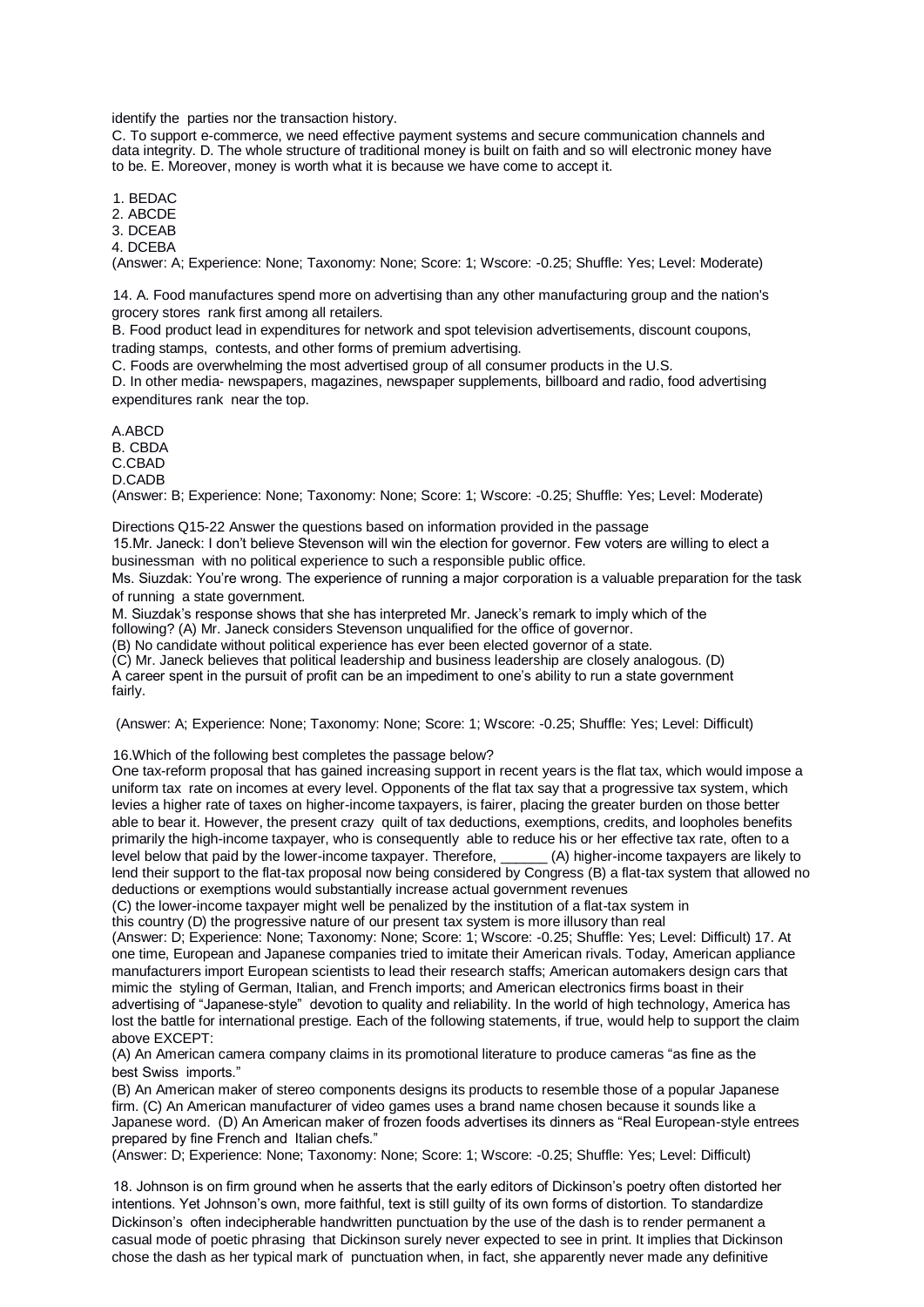choice at all.

Which of the following best summarizes the author's main point?

(A) Although Johnson is right in criticizing Dickinson's early editors for their distortion of her work, his own text is guilty of equally serious distortions.

(B) Johnson's use of the dash in his text of Dickinson's poetry misleads readers about the poet's intentions. (C) Because Dickinson never expected her poetry to be published, virtually any attempt at editing it must run counter to her intentions.

(D) Although Johnson's attempt to produce a more faithful text of Dickinson's poetry is well-meaning, his study of the material lacks sufficient thoroughness.

(E) Dickinson's editors, including Johnson, have failed to deal adequately with the problem of deciphering Dickinson's handwritten manuscripts.

(Answer: B; Experience: None; Taxonomy: None; Score: 1; Wscore: -0.25; Shuffle: Yes; Level: Difficult)

19. A law requiring companies to offer employees unpaid time off to care for their children will harm the economic competitiveness of our nation's businesses. Companies must be free to set their own employment policies without mandated parental-leave regulations.

Which of the following, if true, would most seriously weaken the conclusion of the argument above? (A) A parental-leave law will serve to strengthen the family as a social institution in this country. (B) Many businesses in this country already offer employees some form of parental leave.

(C) Some of the countries with the most economically competitive businesses have strong parental-leave regulations. (D) Only companies with one hundred or more employees would be subject to the proposed parental-leave law. (Answer: C; Experience: None; Taxonomy: None; Score: 1; Wscore: -0.25; Shuffle: Yes; Level: Difficult) Ans C

20. If A, then B.

If B, then C.

If C, then D.

If all of the statements above are true, which of the following must also be true?

(A) If D, then A.

(B) If not B, then not C.

(C) If not D, then not A.

(D) If D, then E.

(Answer: C; Experience: None; Taxonomy: None; Score: 1; Wscore: -0.25; Shuffle: Yes; Level: Difficult)

#### 21. Dear Applicant:

Thank you for your application. Unfortunately, we are unable to offer you a position in our local government office for the summer. As you know, funding for summer jobs is limited, and it is impossible for us to offer jobs to all those who want them. Consequently, we are forced to reject many highly qualified applicants. Which of the following can be inferred from the letter?

(A) The number of applicants for summer jobs in the government office exceeded the number of summer jobs available. (B) The applicant who received the letter was considered highly qualified.

(C) Very little funding was available for summer jobs in the government office.

(D) The application of the person who received the letter was considered carefully before being rejected. (Answer: A; Experience: None; Taxonomy: None; Score: 1; Wscore: -0.25; Shuffle: Yes; Level: Difficult)

22. Studies of fatal automobile accidents reveal that, in the majority of cases in which one occupant of an automobile is killed while another survives, it is the passenger, not the driver, who is killed. It is ironic that the innocent passenger should suffer for the driver's carelessness, while the driver often suffers only minor injuries or none at all. Which of the following is an assumption underlying the reasoning in the passage above? (A) In most fatal automobile accidents, the driver of a car in which an occupant is killed is

at fault. (B) Drivers of automobiles are rarely killed in auto accidents.

(C) Most deaths in fatal automobile accidents are suffered by occupants of cars rather than by pedestrians. (D) Auto safety experts should increase their efforts to provide protection for those in the passenger seats of automobiles. (Answer: A; Experience: None; Taxonomy: None; Score: 1; Wscore: -0.25; Shuffle: Yes; Level: Difficult)

23. With his sub-four minute mile Bannister broke a psychological barrier, **inspiring thousands of others to attempt overcoming** seemingly insurmountable hurdles.

A.inspiring thousands of others to attempt overcoming

B.inspiring thousands of others to attempt to overcome

C.inspiring thousands of others to overcome

D.and inspired thousands of others to attempt to overcome

E.and inspired thousands of others to attempt overcoming